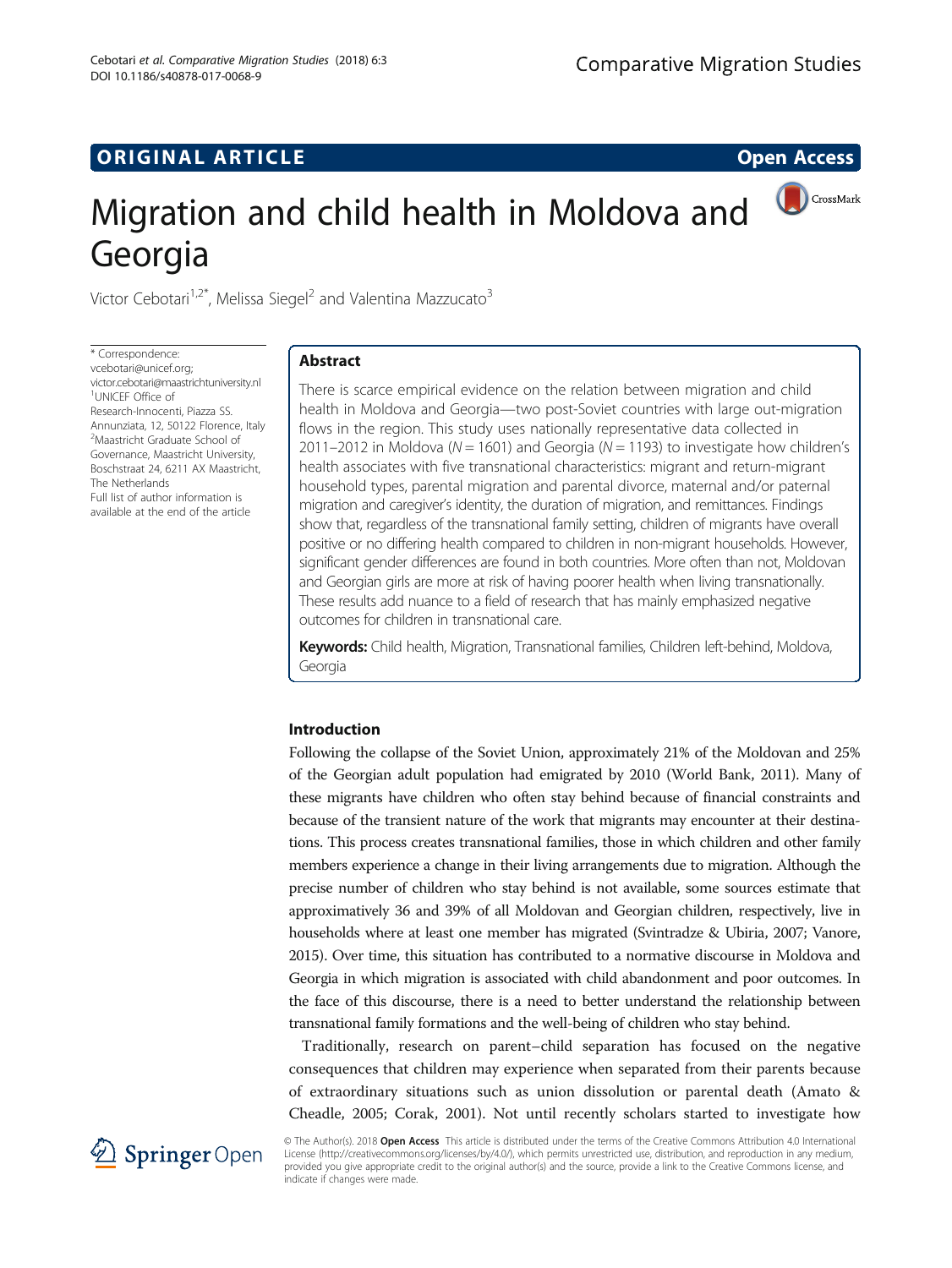migration relates to child well-being (Cebotari, Mazzucato, & Appiah, [2017;](#page-20-0) Jordan & Graham, [2012](#page-20-0); Wen & Lin, [2012\)](#page-21-0) and child health (Cebotari, Mazzucato, & Siegel, [2017](#page-20-0); Donato & Duncan, [2011](#page-20-0); Gao et al., [2010](#page-20-0); Stillman & McKenzie, [2012;](#page-20-0) Wen & Lin, [2012\)](#page-21-0). In general, labor migration is found to result in large income gains that may help children to access better healthcare services at the place of origin (Amuedo-Dorantes & Pozo, [2011;](#page-19-0) Gerber & Torosyan, [2013;](#page-20-0) Kanaiaupuni & Donato, [1999\)](#page-20-0). At the same time, the separation of children from migrant family members may affect children's psychological (Mazzucato & Cebotari, [2017](#page-20-0); Robila, [2012;](#page-20-0) Vanore, [2015](#page-21-0)), as well as physical health (Dreby, [2010](#page-20-0); Stillman & McKenzie, [2012](#page-20-0)). To date, most studies of the effect of migration on children's health have focused on Latin America, especially Mexico (Frank, [2005;](#page-20-0) Donato & Duncan, [2011](#page-20-0); Kanaiaupuni & Donato, [1999](#page-20-0)), China (Gao et al., [2010](#page-20-0); Wen & Lin, [2012](#page-21-0)) and Southeast Asia (Asis, [2006;](#page-20-0) Jordan & Graham, [2012\)](#page-20-0), with some recent attention to African countries (Carling & Tønnessen, [2013](#page-20-0); Cebotari, Mazzucato, & Siegel, [2017;](#page-20-0) Yabiku, Agadjanian, & Cau, [2012](#page-21-0)). Despite the surge of migration in former Soviet countries, there is almost no evidence concerning the relationship between migration and children's health in the region.

Although research in other geographical areas provides substantial insight into the relationship between migration and child health, gaps remain. More often than not, studies rely on single-country analyses and employ simplistic notions of transnational family life associated with which parent migrates (mother, father or both) and whether or not they remit, thus hindering the effort to understand how multiple characteristics of transnational families affect children's health. In particular, we know little about children's health when different forms of parental absence coalesce, such as when parental migration is accompanied by divorce. What is more, studies often tend to focus exclusively on children in transnational care, without considering an appropriate control group of children in non-migrant households. This limits the opportunity to observe if variations in health are indeed due to migration.

This study builds on these gaps and attempts to understand the broader implications of labor migration on children; that is, to what extent does migration of household members relate to the health of children who remain in Moldova and Georgia? As such, we compare children in migrant and non-migrant households and aim to contribute to the literature in four ways. First, we investigate children who simultaneously experience migration and parental divorce, thereby adding marital discord as a transnational family arrangement when measuring children's health. Second, we explore, on a large scale, the extent to which different forms of transnational family life relate to children's health. We do so by employing different transnational characteristics such as the migrant or returned household types, the duration of migration, remittances, and parental migration and the caregiver type. Third, we include a gender perspective by investigating children's health given these different forms of transnational family life. Recent studies have emphasized the need to distinguish between child's gender when measuring children's outcomes (Antman, [2011;](#page-20-0) Cortés, [2007](#page-20-0); Vanore, [2015\)](#page-21-0). Finally, we look at these characteristics in two places: Moldova and Georgia, thereby adding Eastern European cases to the literature. The comparison of two countries provides evidence of how migration associates with children's health in a wider regional context. Overall, by engaging in this area of research, the results also address the dominant narrative of child vulnerability and poor well-being outcomes that pervades the discussion of children in migrant households in Moldova and Georgia.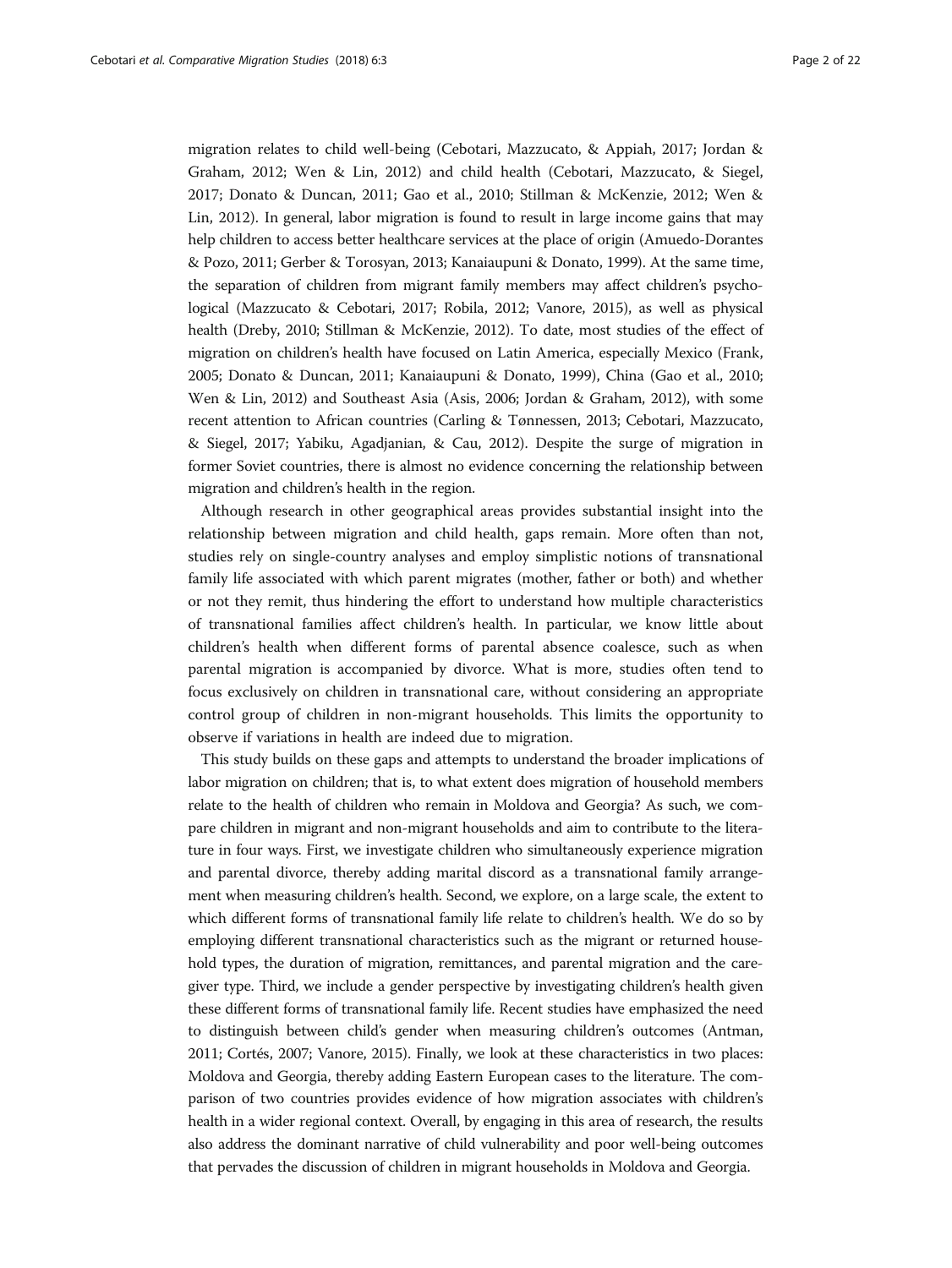## Background

## Study settings: Moldova and Georgia

Following the Soviet Union's collapse in 1991, Moldova and Georgia became independent countries and began a difficult transition to democracy and market economy that continues relatively unabated today. In both countries, the economy and living standards declined steadily, especially during the first decade following independence. At the turn of the century, approximately 71% of Moldovans and 60% of Georgians were living below the national poverty line (Vanore, [2015](#page-21-0)). A number of factors contributed to this decline, including political instability, the loss of subsidies and access to the markets of the Soviet era, hyperinflation and a dramatic drop in economic outputs of both countries. These problems were amplified by separatist movements and the outbreak of civil wars in the Transnistrian region of Moldova and in Abhazia and South Osetia regions of Georgia. Over the last two-and-a-half decades, active and passive forms of warfare have persisted and there is yet to be reconciliation between the separatist regions and central state authorities.

The combination of conflict and economic difficulties encouraged sustained outmigration flows from Moldova and Georgia. The main destinations of Moldovans are Russia, Ukraine, Italy, and Romania while Georgian migrate mostly to Russia, Greece, Turkey, the United States, and Germany (World Bank, [2011](#page-21-0)). The majority of Moldovans and Georgians who migrate are working age, skilled individuals: this is true for both men and women although more men migrate eastwards to Russia whereas more women migrate westwards to meet the growing demand for home and elderly care services in the European Union countries (Labadze & Tukhashvili, [2013;](#page-20-0) UNICEF, [2008](#page-20-0)).

In Moldova and Georgia, family systems are characterized by norms in which the nuclear or the extended family are responsible with the daily care of children whose parents migrated. Although the function of care stays within the family, there are some nuances worth noting. Specifically, Moldovan households are more nuclear whereas Georgian households are often multigenerational (Vanore, [2015\)](#page-21-0). It is also more common for children in Moldova to experience the migration of both parents, which results in more cases of Moldovan children who live without an adult caregiver or who often move to another residency to stay with a family relative (Cebotari, Siegel, & Mazzucato, [2016](#page-20-0); UNICEF, [2016](#page-21-0)).

## The absence of family members and Children's health

Money and time are crucial resources that family members can provide for children (Suárez-Orozco, Todorova, & Louie, [2002\)](#page-20-0). When family members migrate, the stress and distance associated with their departure may have a deleterious effect on the psychological health (Mazzucato & Cebotari, [2017;](#page-20-0) Vanore, [2015](#page-21-0)) and the physical health (Dreby, [2010](#page-20-0); Stillman & McKenzie, [2012](#page-20-0); Wen & Lin, [2012\)](#page-21-0) of children in transnational care. However, children may also be better off when household members migrate because migration generally yields economic benefits such as remittances that can be used to invest in children's health (Amuedo-Dorantes & Pozo, [2011;](#page-19-0) Donato & Duncan, [2011;](#page-20-0) Gerber & Torosyan, [2013\)](#page-20-0). Thus, there may be advantages and disadvantages to children's health when household members migrate.

The main consequence of migration for children is that they often live separated from one or both parents for an extended period of time. Importantly however, migration is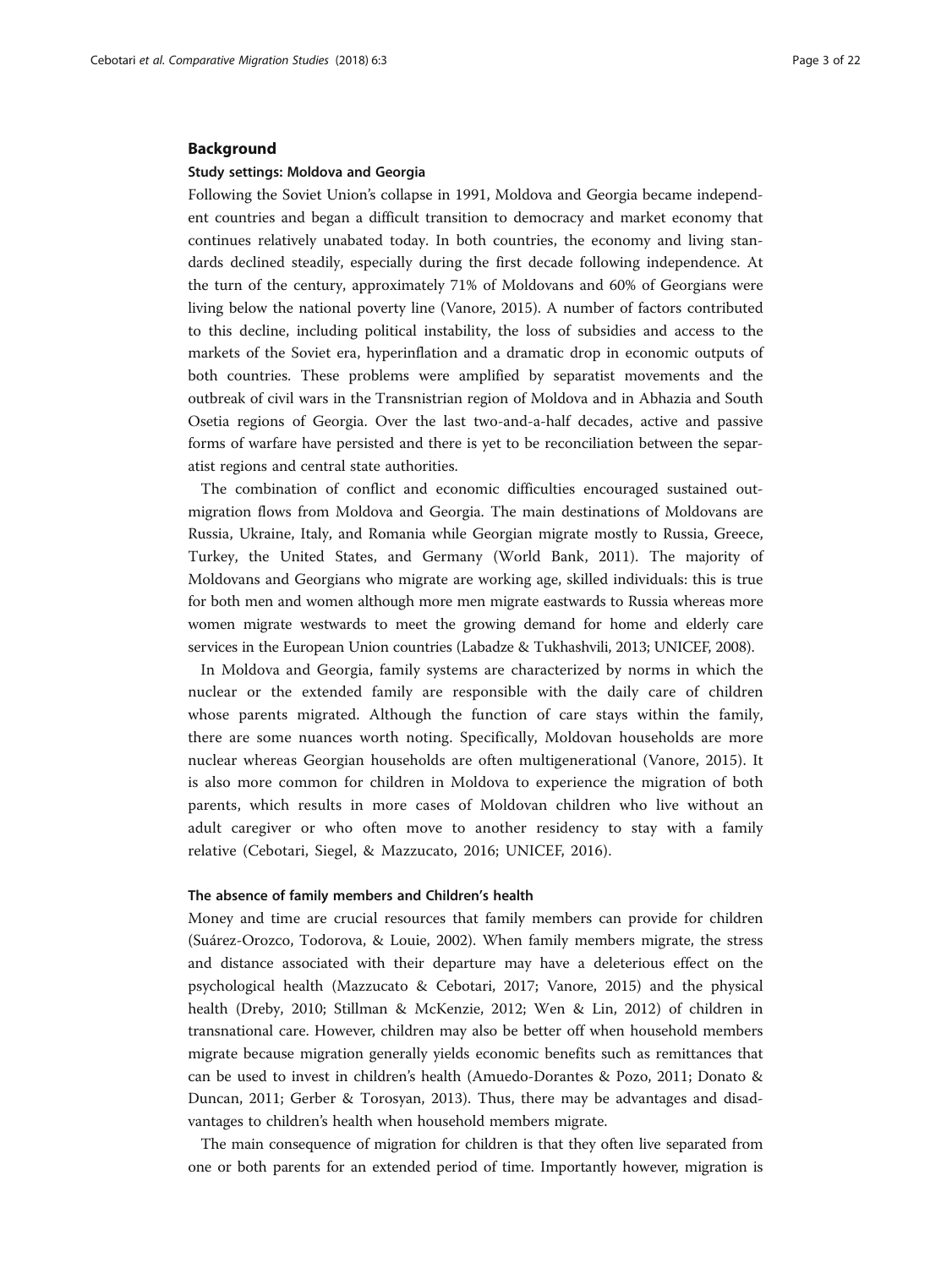not the only reason parents and children may be separated, and other events like divorce factor in as well. Traditionally, the consequences of union dissolution have been analyzed by family studies in Western contexts, revealing the emotional and behavioral disadvantages for children living in single-parent families compared with children in two-parent families (Amato & Cheadle, [2005;](#page-19-0) Corak, [2001\)](#page-20-0). Until recently, the effects of parental divorce in the context of migration have received little scholarly attention. In one of the few studies that examines marital relationships in the context of migration, Nobles [\(2011](#page-20-0)) observed that separation because of divorce affects Mexican children more negatively than separation because of migration. In Ghana, Mazzucato and Cebotari ([2017](#page-20-0)) found deleterious psychological health among children whose parents migrated and were divorced but not when parents migrated and were together. Similarly, in Ghana and Nigeria, children of divorced migrant parents were less likely than children in non-migrant families to rate their health as good (Cebotari, Mazzucato, & Siegel, [2017](#page-20-0)). Furthermore, in Malawi, Carling and Tønnessen [\(2013\)](#page-20-0) observed that children living with both parents and children with migrant fathers in stable relationships had better physical health and nutritional outcomes than children with divorced parents.

In general, then, migration and divorce seem to pose different experiences for children, and the two combined often reflect on children's health more negatively. The different outcomes associated with migration, divorce, or both are likely explained by specifics in these forms of absence. Intrinsically, migration is often motivated by a desire to improve the lives of children and of other family members who stay at origin (Nobles, [2011\)](#page-20-0). In cases of divorce however, the well-being of children does not always motivate the intention to migrate. For instance, migration was found to be a way to escape a problematic marriage for some Filipina wives (Constable, [2003\)](#page-20-0). Migration also has the potential to strain marital relationships (Pribilsky, [2004\)](#page-20-0), especially when women migrate alone, or when migrant spouses have different ethnic backgrounds (Kulu & González-Ferrer, [2014](#page-20-0)). When migration and divorce coalesce, parents may lack the necessary resources to invest in children, particularly when the divorced parents re-marry and have children in those new unions (Dreby, [2010\)](#page-20-0). These processes were found to affect children's living arrangements, including the ability to adapt to new authority figures (Suárez-Orozco et al., [2002\)](#page-20-0) and to the loss in the remitting flow from divorced migrant parents (Abrego, [2009\)](#page-19-0). The dynamics of living with migration and divorce point to the need to study the effects of marital dissolution on children in transnational care.

Most large-scale studies on transnational families restrict their focus to children whose migrant parents are in a stable union in order to isolate the sole effects of migration on children's health (Donato & Duncan, [2011;](#page-20-0) Wen & Lin, [2012](#page-21-0)). These studies show that the migration of household members is often a household strategy to increase the welfare and well-being of members who stay behind. A stream of research also looks at the economic benefits of migration and shows that remittances sent home are often used to improve children's health (Asis, [2006](#page-20-0); Donato & Duncan, [2011;](#page-20-0) Frank, [2005](#page-20-0)) and provide better access to healthcare services (Lindstrom & Muñoz-Franco, [2006](#page-20-0)). Furthermore, evidence shows that in Mexico, the health of infants in migrant remitting households is improved compared to that of infants in non-migrant households (Frank, [2005](#page-20-0)). Similarly, in the Philippines and Georgia, remittances from migrant household members were found to positively associate with children's health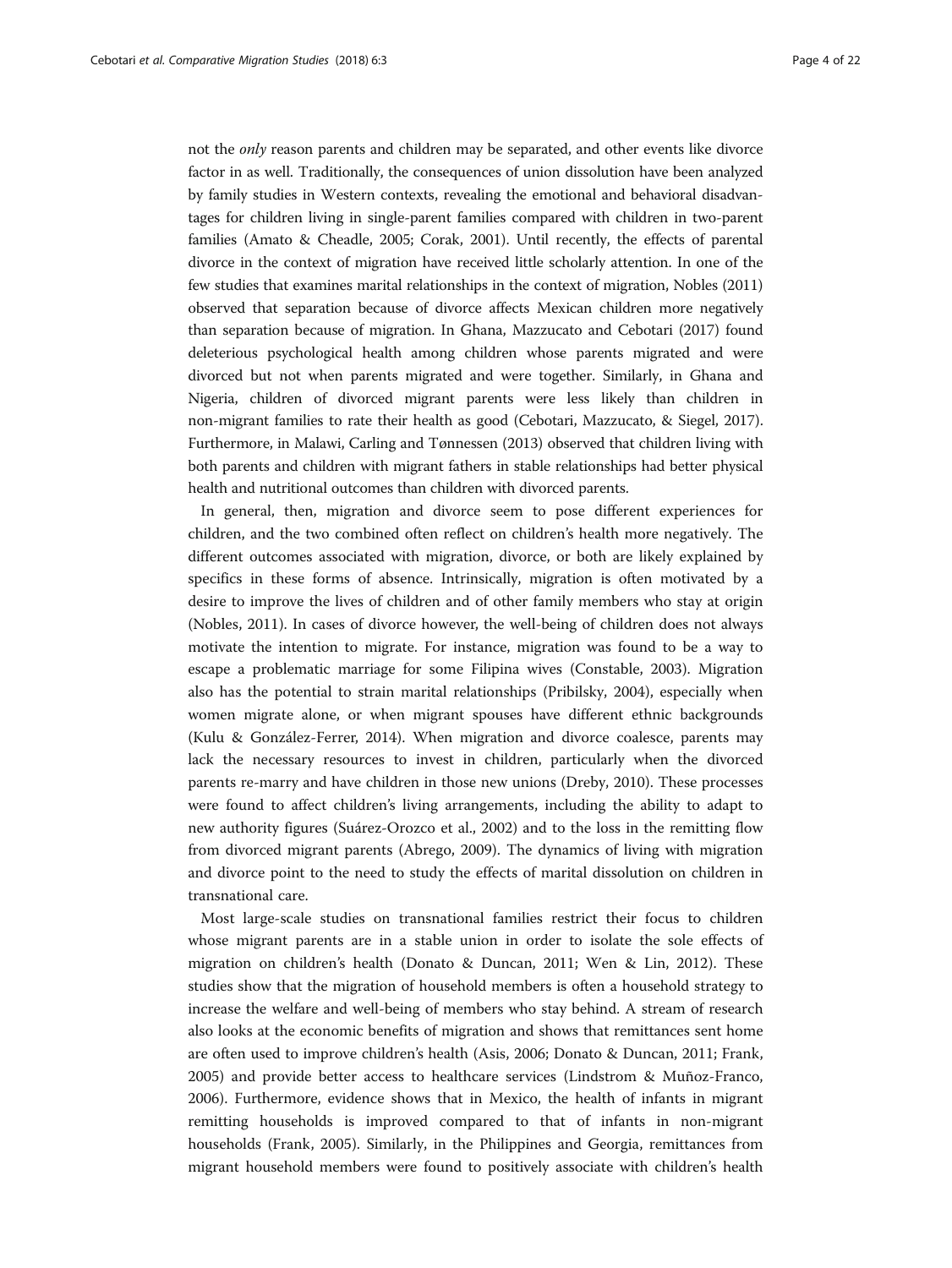(Asis, [2006;](#page-20-0) Gerber & Torosyan, [2013](#page-20-0)). The effect of remittances on health also has a positive spillover effect on children in non-migrant households because better access to healthcare for children in migrant households reduces the emergence and transmission of preventable diseases within the larger community (Kanaiaupuni & Donato, [1999\)](#page-20-0).

However, these and other studies offer little insight into differences in health for children in households whose members migrated but returned. Understanding the health implications of return migration is important because prior research notes difficulties for former migrants upon return. For example, studies in Mexico found that migrants who return are less healthy, which may affect children's health prospects as well (Donato & Duncan, [2011](#page-20-0)). Former migrants and their children may also be disadvantaged because they no longer have regular access to financial capital from abroad or to the health services that capital purchases (Dreby, [2010](#page-20-0)). Furthermore, returned migrants have often poor knowledge of the public health programs and a less stable employment history in the country of origin, which, in contrast to non-migrant families, may limit the access of family members to public-based health insurance schemes (Donato & Duncan, [2011](#page-20-0); UNICEF, [2016](#page-21-0)).

The literature on parental absence because of migration generally indicates harmful effects of parental separation although the magnitude of these effects appears to vary according to which parent has migrated (Cortés, [2007](#page-20-0); Jordan & Graham, [2012](#page-20-0); Parreñas, [2005](#page-20-0); Schmalzbauer, [2004\)](#page-20-0). According to these studies, the mother's absence often has greater behavioral consequences and leads to problems for children. When fathers migrate, mothers generally take over the caregiving responsibilities within the household, whereas when mothers migrate, fathers often rely on other household members to care for the children (Cortés, [2007](#page-20-0)). More recently, research has emphasized the need to consider parental migration in relation to the caregiver of the child who stay behind. Studies conducted in Moldova (Vanore, [2015](#page-21-0)) and in Ghana and Nigeria (Cebotari, Mazzucato, & Siegel, [2017\)](#page-20-0) observed no differences in children's health when mothers migrate while children stay in the care of the father. Another study found improved child health when fathers migrate and children remain in the care of mothers in Mozambique (Yabiku et al., [2012](#page-21-0)). More evidence is needed from largescale studies to assess the role of parents and other household members as caregivers for children in transnational families, as this has only started to be investigated in relation to children's health.

Previous research has also detected significant gender differences when measuring the health of children living in migrant households. In China, for example, girls were observed to be more at risk for unhealthy behaviors, such as smoking and drinking, and boys were on average more overweight and less physically fit than children living in non-migrant families (Gao et al., [2010](#page-20-0)). In Moldova, boys were observed to have more abnormal psychological health when fathers were abroad and when they were cared for by non-parental caregivers (Vanore, [2015](#page-21-0)). Some of these gender differences may be caused by different gender roles in countries of origin. Different values and norms related to family and care may shape the behavior of child rearing in migrant sending communities (Kulu & González-Ferrer, [2014\)](#page-20-0). For instance, Cortés ([2007](#page-20-0)) observed that girls have more physical chores at home compared to boys, even when the household's economic situation is improved by remittances. In Mexico, however, studies concluded that traditional gender inequality is reduced in migrant households,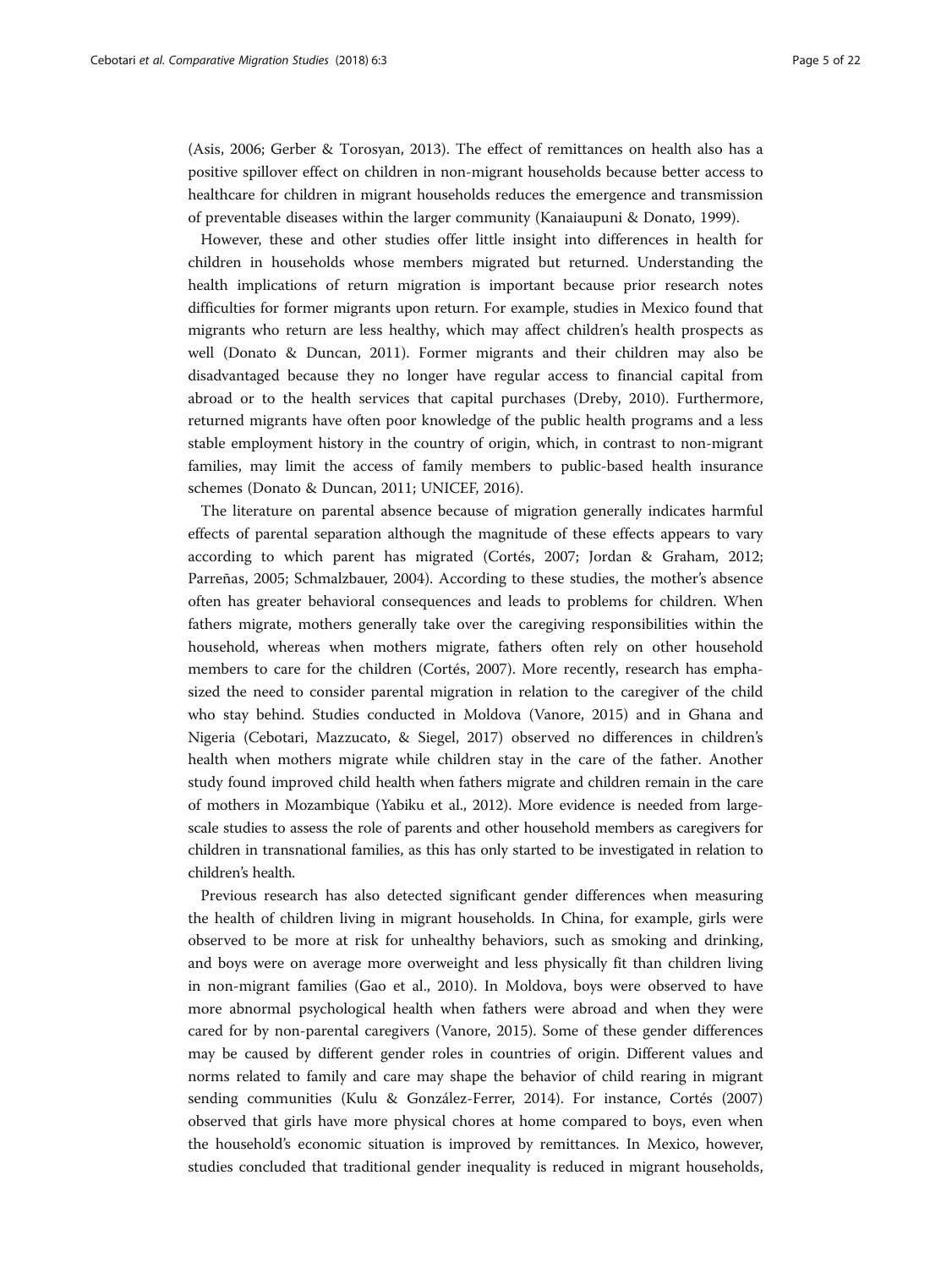especially when household members return from abroad (Antman, [2011\)](#page-20-0). More studies are warranted to explore the gender differences in children's health when household members migrate.

# Hypotheses

The extant research reviewed above encompasses many conditions that influence children's health. Collectively, it suggests that migration does not always result in worse health for children who stay in the home country. Based on this research, we advance several hypotheses.

Hypothesis 1. We expect that the presence of parental divorce, whether accompanied by migration or not, will affect children's health more negatively compared with children living in non-migrant households whose parents are in a stable marital union.

Hypothesis 2. We expect that children living in households with current or returned migrants will have more means to invest in children's health, resulting in better health compared with children in non-migrant households.

Hypothesis 3. We expect that maternal migration and the migration of both parents, regardless of who the caregiver is, will have a more negative effect on children's health when compared with children in non-migrant households.

Hypothesis 4. Because longer periods of absence may result in less contact among households members, we expect the duration of migration to be negatively associated to children's health.

Hypothesis 5. We expect the absence of remittances to relate more negatively, whereas the presence of remittances to associate more positively with the health of children in transnational care, compared with children living in non-migrant households.

Hypothesis 6. We expect that girls are more at risk to have poorer health compared to boys when living in different transnational forms of care.

# Methods

#### Data and sample

Data used in this study are from two nationally representative, cross-sectional, and comparable large-scale household surveys conducted between 2011 and 2012 in Moldova and Georgia. The surveys in both countries were drawn from a random stratified sample of households in which at least one child below the age of 18 resided. Survey questionnaires were administered to eligible households following the random walk method. In Moldova, the sampling frame was drawn from the Labor Force Survey (LFS), which is based on the population census and the updated lists of electricity consumers. In Georgia, the sampling frame was created based on the national electoral districts. The country's regions were divided into six strata each based on settlement size and type. The strata were then assigned primary sampling units (PSUs) based on electoral districts. Within each PSU, households were selected following a stratified random sampling. Following the data collection, sampling weights were designed to allow for adjustments in the distribution of sample characteristics across the entire population and make the results representative at the national level. Specifically, in Moldova sampling weights were designed based on most recent population characteristics available in the LFS sampling records, whereas in Georgia, sampling weights were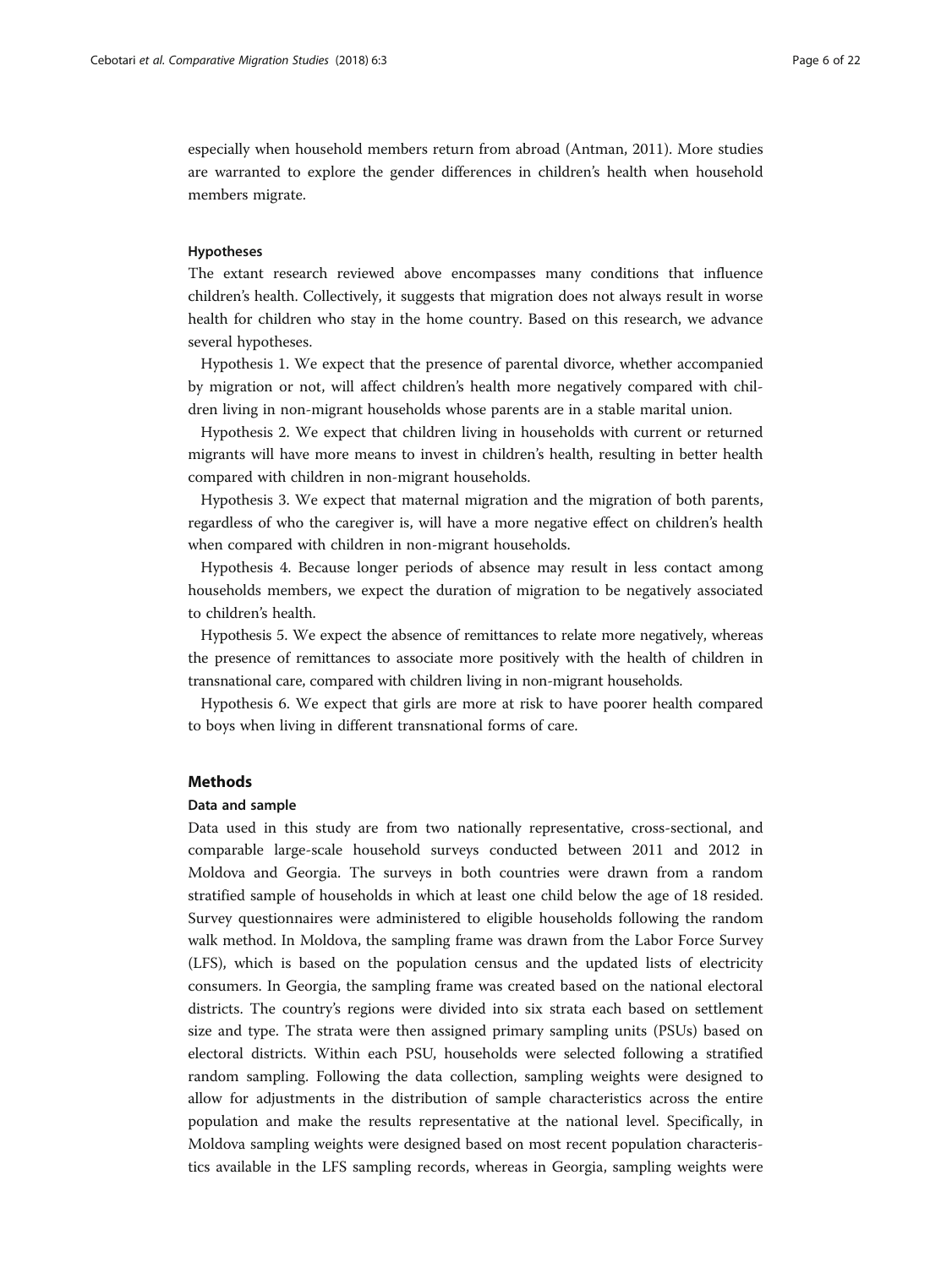derived from the distribution of population characteristics collected from a listing exercise among all contacted households in selected electoral districts. Information on age-groups, gender, education, and region was used to define the weights and to test the representativeness of data at the national level.

Both surveys covered all administrative regions except for the breakaway regions of Transnistria in Moldova and Abkhazia and South Ossetia in Georgia. The collection of data followed the ethical standards of the International Code on Market and Social Research for Opinion and Market Research (ESOMAR). Data were collected in migrant and non-migrant households in which at least one child was living when the survey took place. Migrant households were considered those in which at least one household member was abroad for 3 months or more at the time of the survey. All respondents gave informed consent to participate and the questionnaire was administered in local languages. The questionnaire was primarily administered to the head of the household although child-specific information was collected from the primary caregiver of each child. From these caregivers, we obtained information on 1601 Moldovan and 1193 Georgian children aged between 10 and 18. These samples comprise children in both migrant and non-migrant households but do not include children whose parents were deceased.

## Measures

For this analysis, the dependent variable is the child's health status as assessed by the main caregiver at the time of the survey. This assessment is measured by the question, "Compared to other children of this age, would you say [child]'s health is *much better*, better, neither better nor worse, worse, or much worse?" The responses were further dichotomized and received a score of 1 if they were either *much better* or *better* while the remaining response categories received a score of 0. We dichotomize this measure to better capture the positive and negative variations in the outcome. This rationale for dichotomization has been used and validated in previous research assessing child well-being, including health (Carling & Tønnessen, [2013](#page-20-0); Jordan & Graham, [2012](#page-20-0)).

A subjective measure of child health was chosen because it assesses the health in relation to children's peers in a given community, which is optimal when measuring the effects of migration and health with cross-sectional data. Although the assessment of children's subjective health by caregivers may contain reporting errors, research indicates that such responses accurately predict children's mortality and the use of medical healthcare (Idler & Benyamini, [1997](#page-20-0)). A more recent study by Donato and Duncan [\(2011](#page-20-0)) used a similar subjective measure to assess children's health in Mexico, producing robust evidence. Nevertheless, because caregivers' reports may reflect subjective worries that may lead to inflated perceptions of a child's health, our analysis also controls for the caregiver's self-assessed level of happiness on a ten-point Likert scale (Vanore, [2015](#page-21-0)) and for the quality of the child-caregiver relationship, as reported by the caregiver (Jordan & Graham, [2012\)](#page-20-0).

Five migration indicators were constructed for this analysis. Using a set of questions detailing individuals' current and past migration histories, the first variable indicates three types of households related to migration: non-migrant, households in which at least one member is abroad, and households with at least one member who migrated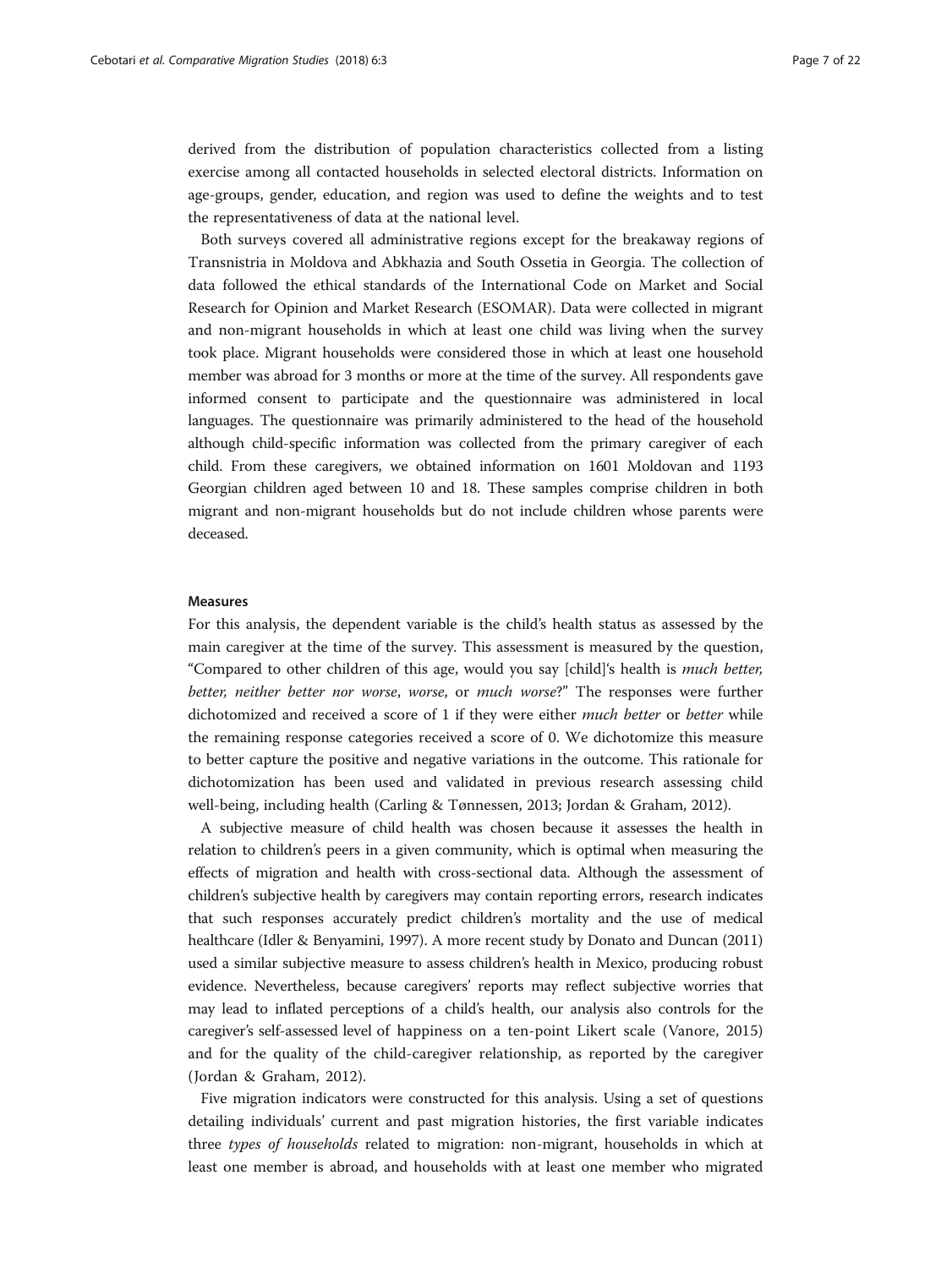and returned (on the condition that there is no other member who is currently migrant). The second indicator looks at the *type of separation* in relation to parental absence–whether children have both parents in the country and in a marital union, have both parents in the country and divorced/separated, have one or both parents abroad and in a marital union, and have one or both parents abroad and divorced/separated. The third indicator accounts for which parent has migrated and the identity of the caregiver when parents are away–both parents are non-migrants, the father is migrant and the mother is the caregiver, the mother is migrant and the father is the caregiver, both parents are migrants and a grandparent is the caregiver and both parents are migrants and the child is cared for by someone else. A fourth indicator measures the duration of migration of household members. This indicator distinguishes between children of non-migrants, children whose household members stay short periods abroad (irregular and seasonal migration), and children whose household members stay longer periods abroad (1 year or more). Finally, we look at the availability of remittances by measuring whether children live in households that receive monetary or in-kind remittances from the migrants  $-$  yes, no.

Additional indicators were included to control for child-, household- and caregiverlevel characteristics. The child-level controls included age and gender. Household-level controls included a binary variable of the present living conditions of the household, where 1 indicates good living conditions. Additional household-level controls included the total number of children and a measure of housing quality, which was determined by dividing the number of individuals by the number of rooms in the house. The caregiver-level characteristics comprised the caregiver's years of completed education, the reported quality of the child-caregiver relationship, and the level of reported happiness on a ten-point Likert scale in which higher scores indicate greater happiness. Finally, we included a region indicator because there may be geographical differences in assessing children's subjective health in the two countries.

# Analysis

This study fitted binary logistic regressions to test the established hypotheses. Modelling transnational migration in relation to children's health is complicated by endogeneity problems. The decision to migrate has multiple rationales and it is possible that children's health may have influenced migration if migrants' departure was motivated by a desire to improve the well-being of children. It is difficult to account for endogeneity problems when using modelling techniques with cross-sectional data. The issue of migrant selectivity also requires attention. Migration involves material resources and those who are able to provide better resources for children at home may also be more likely to migrate. Furthermore, migration generally requires good health and children in transnational care may share with their migrant household members a latent predisposition for better health. Previous research has used instrumental variables or employed a randomized "natural" experiment to control for the selectivity of migration in relation to children's health (for instance, Stillman & McKenzie, [2012\)](#page-20-0). However, employing reliable instruments without affecting the dependent variable is problematic, especially when working with cross-sectional data (Adams, Haas, Jones, & Osili, [2012](#page-19-0)). In the absence of instrumental designs and considering the data at hand, the second best strategy is employed. Specifically, a variety of transnational family characteristics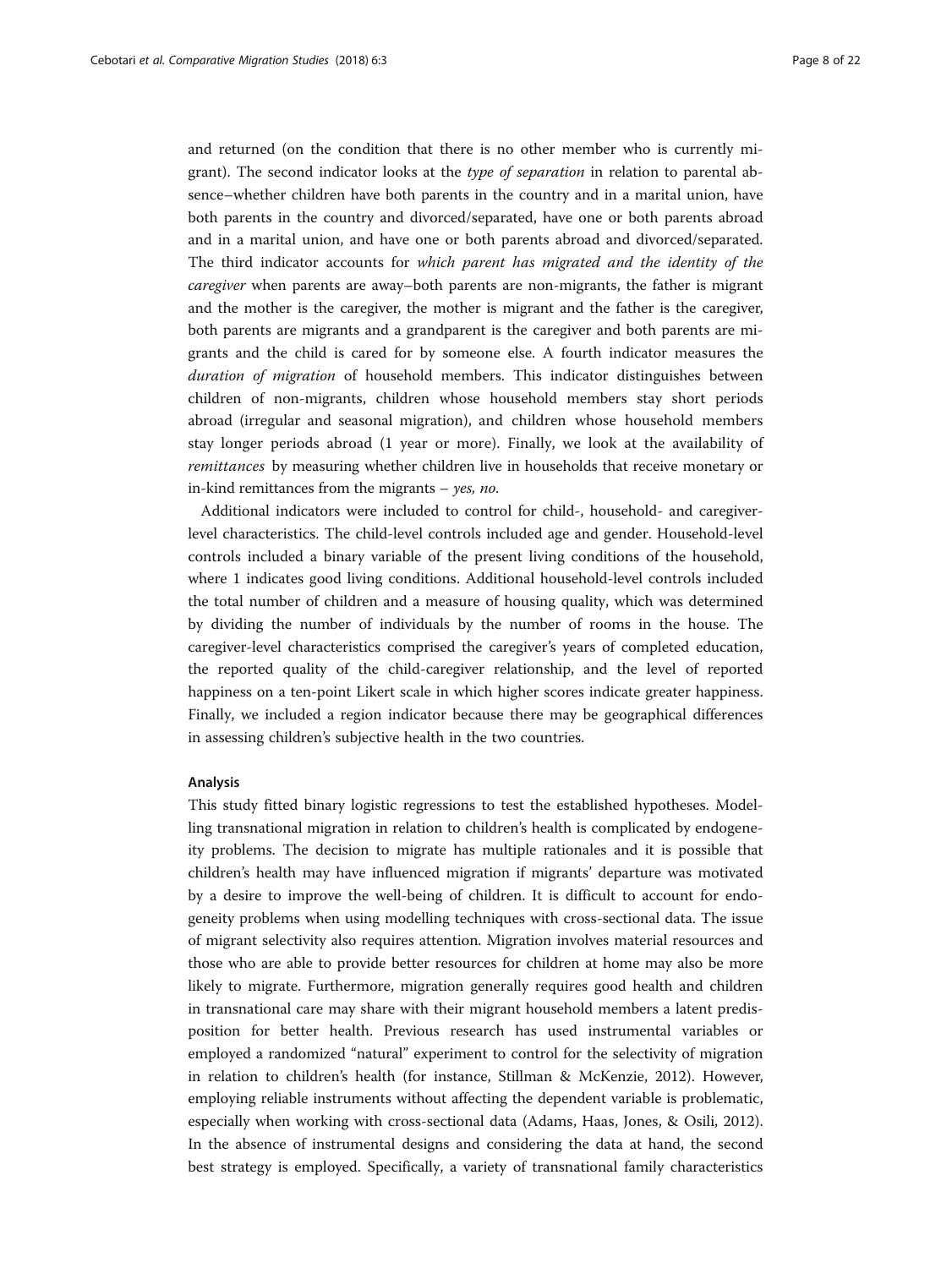and other observables described above are included to partially address the selectivity issues. However, it is difficult to account for all possible conditions that affect migrant selectivity and child health and we invite readers to keep this in mind as they explore the results.

The analysis was conducted in two stages. In the first stage, we examined whether there is a relationship between children's reported health and parental absence that involves three dimensions – migration, marital dissolution, and both migration and marital dissolution. A stepwise approach is employed in which we controlled for children's characteristics, for household- and caregiver-level indicators, and for the region variable.

In a second stage, we tested whether the effects of parental migration observed in the first stage of analysis remain valid if we consider different transnational characteristics such as the migrant or return-migrant household, duration of migration, remittances, and the identity of the caregiver in relation to parental migration. To isolate migration's role as a unique form of absence, this stage of analysis excludes those children whose parents are away and divorced ( $N = 207$  in Moldova;  $N = 175$  in Georgia). Bivariate means comparison tests identified no differences in the means of the key indicators between the excluded and retained observations, suggesting that cases were missing at random.

The analyses do not include different migration characteristics in one model for two reasons. First, each transnational characteristic captures specific effects of migration and we model them separately without the interfering effects of other migration characteristics. Second, each migration indicator compares children in migrant and non-migrant households. This makes transnational characteristics collinear because they each contain a reference category of children living without a migration experience. The reference category of children in non-migrant households is consistently included in all migration indicators to observe whether the effects apply to a larger population of children than those living transnationally.

Interactions of gender and key measurements were also tested and included in all models, helping to establish whether there are gender-related effects when examining the specifics of migration. Only those interactions with significant effects were included in the tables presenting results. All regression results are presented as odds ratios with confidence intervals. Sampling weights were applied in all models to adjust for the eventual errors in the sampling design and to render results representative at the population level.

# Results

Table [1](#page-9-0) shows the descriptive characteristics of the sample. For brevity, we present only the evidence pertaining to the dependent variable and main predictors. In the sample populations, fewer children are reported to have good/very good health in Moldova (40.69%) than in Georgia (59.19%). Numbers under the column headings indicate that approximately 54.97% and 51.42%, respectively, of Moldovan and Georgian children live in non-migrant households. Another 28.11% of Moldovan children and 39.11% of Georgian children live in households with members abroad. The proportion of children living in households with returned migrants is 16.92% in Moldova and 9.47% in Georgia. Furthermore, 12.93% (8.62% + 4.31%) and 14.76% (8.55% + 6.12%) of Moldovan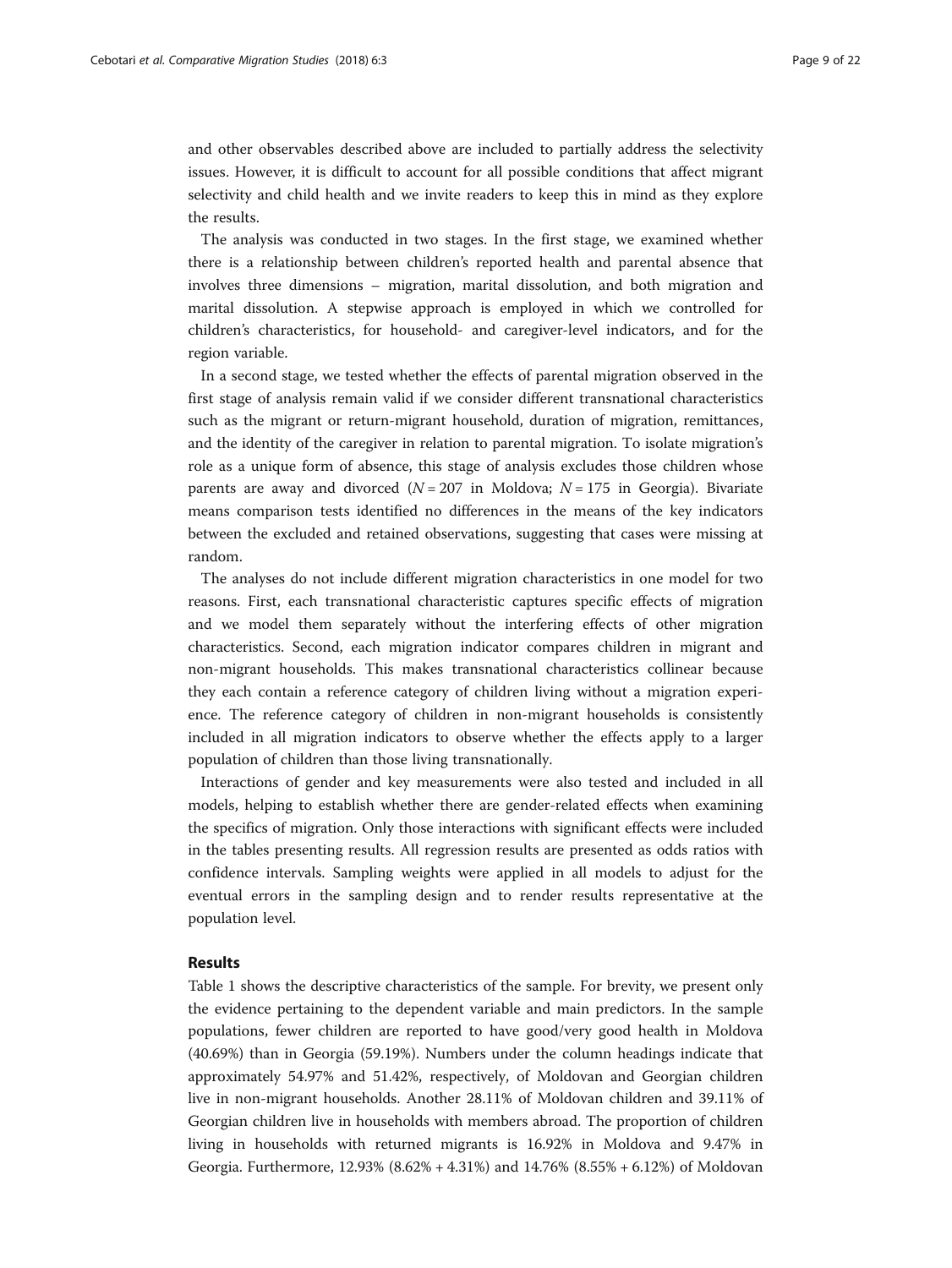|                                               | Moldova <sup>a</sup> | Georgiab             |
|-----------------------------------------------|----------------------|----------------------|
| Variables                                     | Percentage/mean (SD) | Percentage/mean (SD) |
| Child's health is good/very good              | 40.69                | 59.19                |
| Type of separation                            | 100                  | 100                  |
| Parents in the country and in a marital union | 67.15                | 63.45                |
| Parents in the country and divorced           | 8.62                 | 8.55                 |
| Parent(s) abroad and in a marital union       | 19.93                | 21.88                |
| Parent(s) abroad and divorced                 | 4.31                 | 6.12                 |
| Household type                                | 100                  | 100                  |
| Non-migrant household                         | 54.97                | 51.42                |
| Migrant household                             | 28.11                | 39.11                |
| Returned migrant household                    | 16.92                | 9.47                 |
| Duration of migration                         | 100                  | 100                  |
| Non-migrant household                         | 71.89                | 60.89                |
| Short period abroad                           | 23.01                | 25.34                |
| Long period abroad                            | 5.10                 | 13.77                |
| Parental migration and caregiver's identity   | 100                  | 100                  |
| Non-migrant: live with both parents           | 77.51                | 74.65                |
| Father migrant: mother caregiver              | 11.39                | 15.19                |
| Mother migrant: father caregiver              | 7.07                 | 7.30                 |
| Both parents abroad: grandmother caregiver    | 3.17                 | 2.47                 |
| Both parents abroad: other caregiver          | 0.87                 | 0.39                 |
| Remittances                                   | 100                  | 100                  |
| Non-migrant household                         | 71.89                | 60.89                |
| Migrant household: no                         | 10.27                | 11.22                |
| Migrant household: yes                        | 17.84                | 27.89                |
| Child is female                               | 48.07                | 46.04                |
| Age (in years)                                | 14.3 (2.59)          | 13.44 (2.40)         |
| Caregiver years of education                  | 10.85(2.58)          | 12.88 (2.68)         |
| Good living conditions                        | 74.35                | 70.92                |
| Nr. of People per Nr. of Rooms                | 1.31(0.72)           | 1.34(0.87)           |
| Number of children in household               | 1.83(1.04)           | 1.84(0.82)           |
| Distant relationship with the caregiver       | 11.50                | 7.36                 |
| Happiness status caregiver                    | 6.52(2.11)           | 6.52(2.2)            |
| Region Moldova                                | 100                  |                      |
| Centre                                        | 38.04                |                      |
| Chisinau                                      | 5.84                 |                      |
| North                                         | 28.17                |                      |
| South                                         | 27.95                |                      |
| Region Georgia                                |                      | 100                  |
| Tbilisi                                       |                      | 26.94                |
| Guria                                         |                      | 2.87                 |
| Adjara                                        |                      | 11.49                |
| Shida-Kartli                                  |                      | 5.82                 |
| Kaxeti                                        |                      | 6.06                 |

# <span id="page-9-0"></span>Table 1 Means/percentages (Standard Deviations) of dependent and independent variables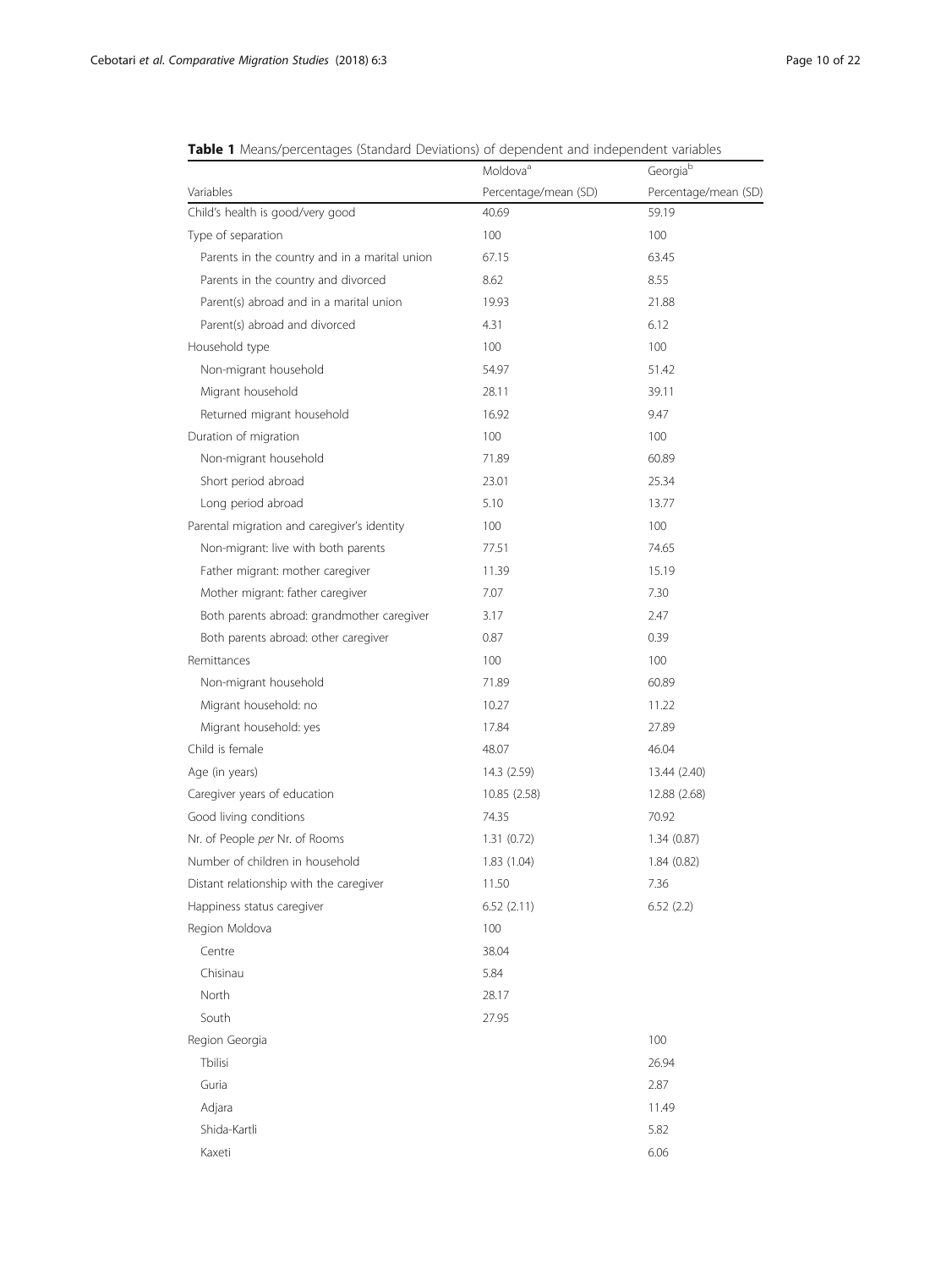| <b>Table 1</b> Means/percentages (Standard Deviations) of dependent and independent variables |                      |                      |
|-----------------------------------------------------------------------------------------------|----------------------|----------------------|
| (Continued)                                                                                   |                      |                      |
|                                                                                               | Moldova <sup>ª</sup> | Georgia <sup>p</sup> |

|                 | Moldova <sup>-</sup> | Georgia              |
|-----------------|----------------------|----------------------|
| Variables       | Percentage/mean (SD) | Percentage/mean (SD) |
| Kvemo-Kartli    |                      | 12.66                |
| Samegrelo       |                      | 11.57                |
| Imereti         |                      | 16.30                |
| Samcxe-Javaxeti |                      | 3.26                 |
| Mcxeta-Tianeti  |                      | 3.03                 |

Notes: Standard deviations in parentheses

<sup>a</sup> All indicators in the Moldova sample have 1394 observations, except for the type of separation that has

1601 observations

<sup>b</sup>All indicators in the Georgia sample have 1018 observations, except for the type of separation that has 1193 observations

and Georgian children, respectively, have divorced parents, either in the country or abroad. Unfortunately, we are unable to establish whether migration precipitates or is precipitated by divorce because of the lack of the information of the timing of divorce in the data. However, a previous study in Moldova and Georgia found a positive relationship between migration and divorce, especially among female migrants (Vanore, [2015](#page-21-0)). The percentage of children with parents abroad in a stable marital relationship was 19.93% in Moldova and 21.88% in Georgia.

Of those children with migrant parents, the greatest proportion had fathers abroad, with mothers as caregivers. Children with mothers abroad and in the care of fathers accounted for 7.07% in Moldova and 7.30% in Georgia. Furthermore, children with both parents abroad and cared for by grandparents represented 3.17% and 2.47% of the sampled populations in Moldova and Georgia, respectively. The proportion of children cared for by others (non-parental/non-grandparental) is insignificant in both countries. It is therefore mentioned here but not included in the final analysis.

Further, a short period of migration is more common than longer periods of migration in both countries. We also noted that more children live in migrant households who receive remittances in Georgia than in Moldova (27.89% compared with 17.84%). The percentages of children living in migrant households without remittances are 10.27% and 11.22%, respectively, in Moldova and Georgia. The relatively high proportion of children living in migrant households without remittances may reflect irregular remitting channels and the commonality of seasonal migration, which is less lucrative in terms of remittances.

A series of binary logistic models were fitted to estimate associations between different transnational family indicators, the specified controls and children's health. The first binary logistic analysis assesses the relation between parental absence – through migration, marital dissolution, or both migration and marital dissolution – and the reported health status of children in migrant and non-migrant households. Table [2](#page-11-0) presents the stepwise models of this analysis in which the baseline models summarize the effects of different dimensions of parental absence and children's characteristics in relation to child health in Moldova and Georgia (Models 1 and 4). The subsequent models add household- and caregiver-level indicators (Models 2 and 5) and the region variable (Models 3 and 6).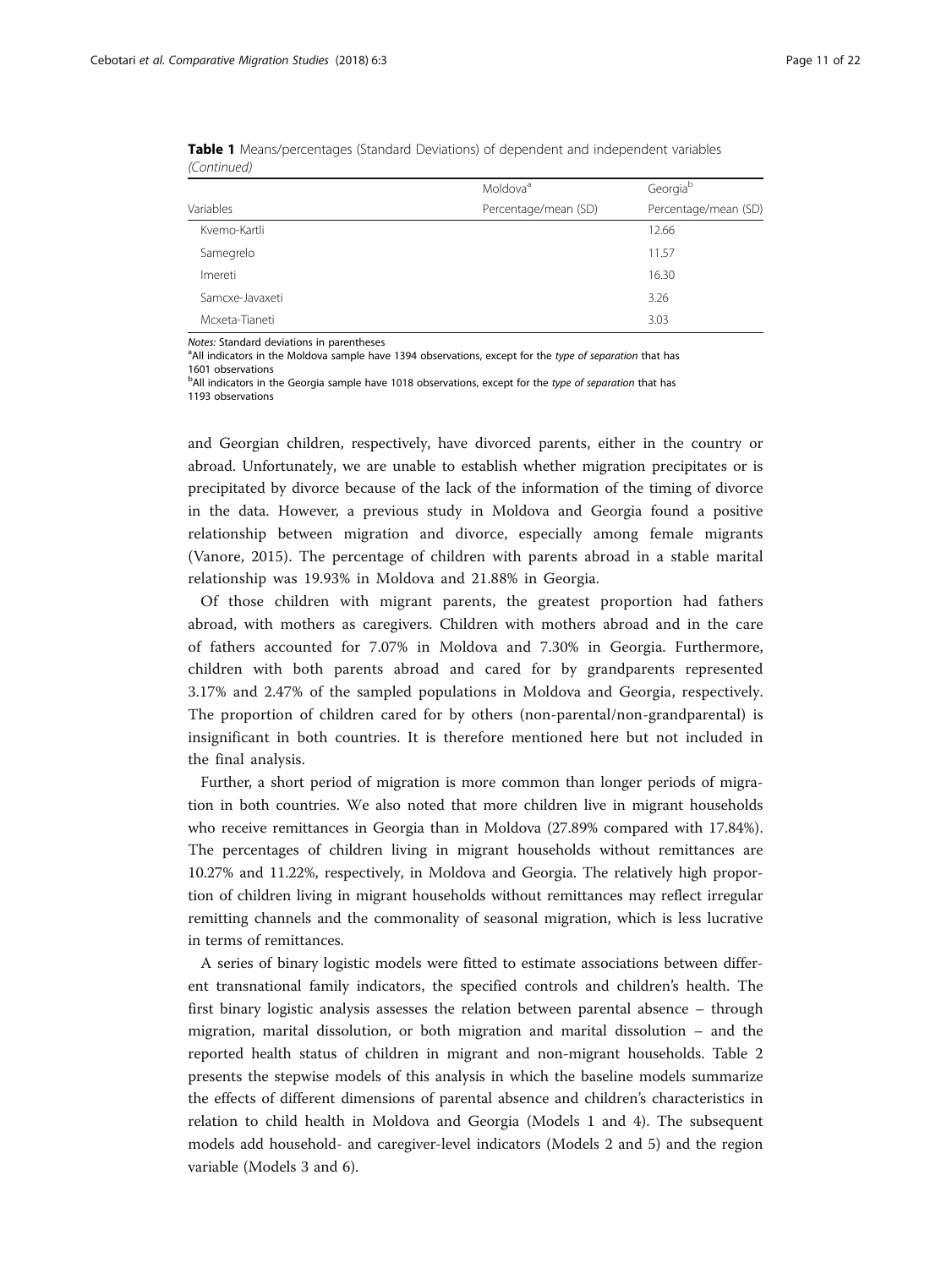<span id="page-11-0"></span>

|                                                                                                                                                                                                                                                                                                       | Moldova              |              |                      |              |                   |              | Georgia             |              |           |                                                                                                                                                         |           |               |
|-------------------------------------------------------------------------------------------------------------------------------------------------------------------------------------------------------------------------------------------------------------------------------------------------------|----------------------|--------------|----------------------|--------------|-------------------|--------------|---------------------|--------------|-----------|---------------------------------------------------------------------------------------------------------------------------------------------------------|-----------|---------------|
|                                                                                                                                                                                                                                                                                                       | Model 1              |              | Model 2              |              | Model 3           |              | Model 4             |              | Model 5   |                                                                                                                                                         | Model 6   |               |
| Type of separation (ref. parents in the country and in a marital union)                                                                                                                                                                                                                               |                      |              |                      |              |                   |              |                     |              |           |                                                                                                                                                         |           |               |
| Parents in the country and divorced                                                                                                                                                                                                                                                                   | $\overline{0.81}$    | [0.21, 3.09] | 0.95                 | [0.23, 3.85] | 0.91              | [0.21, 3.85] | 0.79                | [0.15, 3.98] | 0.96      | [0.18, 5.05]                                                                                                                                            | 0.98      | [0.15, 6.074] |
| Parent(s) abroad and in a marital union                                                                                                                                                                                                                                                               | $3.25$ <sup>**</sup> | [1.34, 7.91] | $3.47$ <sup>**</sup> | [1.41, 8.57] | 326°              | 1.28, 8.32   | $4.10$ <sup>*</sup> | 1.04, 9.16   | .<br>328  | [0.80, 8.89]                                                                                                                                            | 4.85      | 1.16, 9.17    |
| Parent(s) abroad and divorced                                                                                                                                                                                                                                                                         | $\mathcal{S}$        | [0.27, 9.54] | 1.99                 | [0.32, 12.3] | $\frac{66}{1}$    | [0.27, 9.99] | 0.39                | 0.04, 3.62   | 0.43      | [0.07, 4.15]                                                                                                                                            | 0.42      | [0.04, 3.72]  |
| Female "parent(s) abroad and in a<br>marital union                                                                                                                                                                                                                                                    |                      |              |                      |              |                   |              | .<br>0.38           | [0.15, 0.93] | -<br>0.43 | 0.17, 1.07                                                                                                                                              | °50,      | 0.14,0.88]    |
|                                                                                                                                                                                                                                                                                                       | 1601                 |              | 1601                 |              | 1601              |              | 1193                |              | 1193      |                                                                                                                                                         | 1193      |               |
| Nald X <sup>2</sup>                                                                                                                                                                                                                                                                                   | 17.61                |              | 45.46                |              | 88.99             |              | 32.51               |              | 38.34     |                                                                                                                                                         | 98.65     |               |
| McFadden's pseudo-R <sup>2</sup>                                                                                                                                                                                                                                                                      |                      |              | 0.10                 |              | $\overline{0.11}$ |              | $\frac{5}{2}$       |              | 0.17      |                                                                                                                                                         | 0.16      |               |
| -oq-pseudolikelihood                                                                                                                                                                                                                                                                                  | $-2345.12$           |              | $-2838.91$           |              | $-2479.67$        |              | $-681.83$           |              | $-675.93$ |                                                                                                                                                         | $-593.72$ |               |
| household- and caregiver-level characteristics (caregiver's education, living and housing conditions, number of children, childrean erlationship, and caregiver's happiness status. Models 3 and 6 add the<br>Notes. Reported results are odds ratios; 95% confidence intervals in<br>egion indicator |                      |              |                      |              |                   |              |                     |              |           | brackets. Models 1 and 4 include the variable of interest (the type of separation) and child-level characteristics (gender and age). Models 2 and 5 add |           |               |

| ï<br>I<br>J                                               |
|-----------------------------------------------------------|
| ţ<br>ļ<br>j<br>ï<br>ţ<br>ī<br>I                           |
| ₹<br>S<br>d<br>١<br>S<br>i                                |
| I<br>J<br>l<br>ş                                          |
| S<br>$\frac{1}{2}$<br>ļ<br>j<br>j<br>$\ddot{\phantom{a}}$ |
| j<br>Ï                                                    |
| ı<br>١<br>l                                               |

\*  $p < 0.05$ , \*\*  $p < 0.01$ , \*\*\*  $p < 0.001$ p < 0.05, \*\* p < 0.01, \*\*\* p < 0.001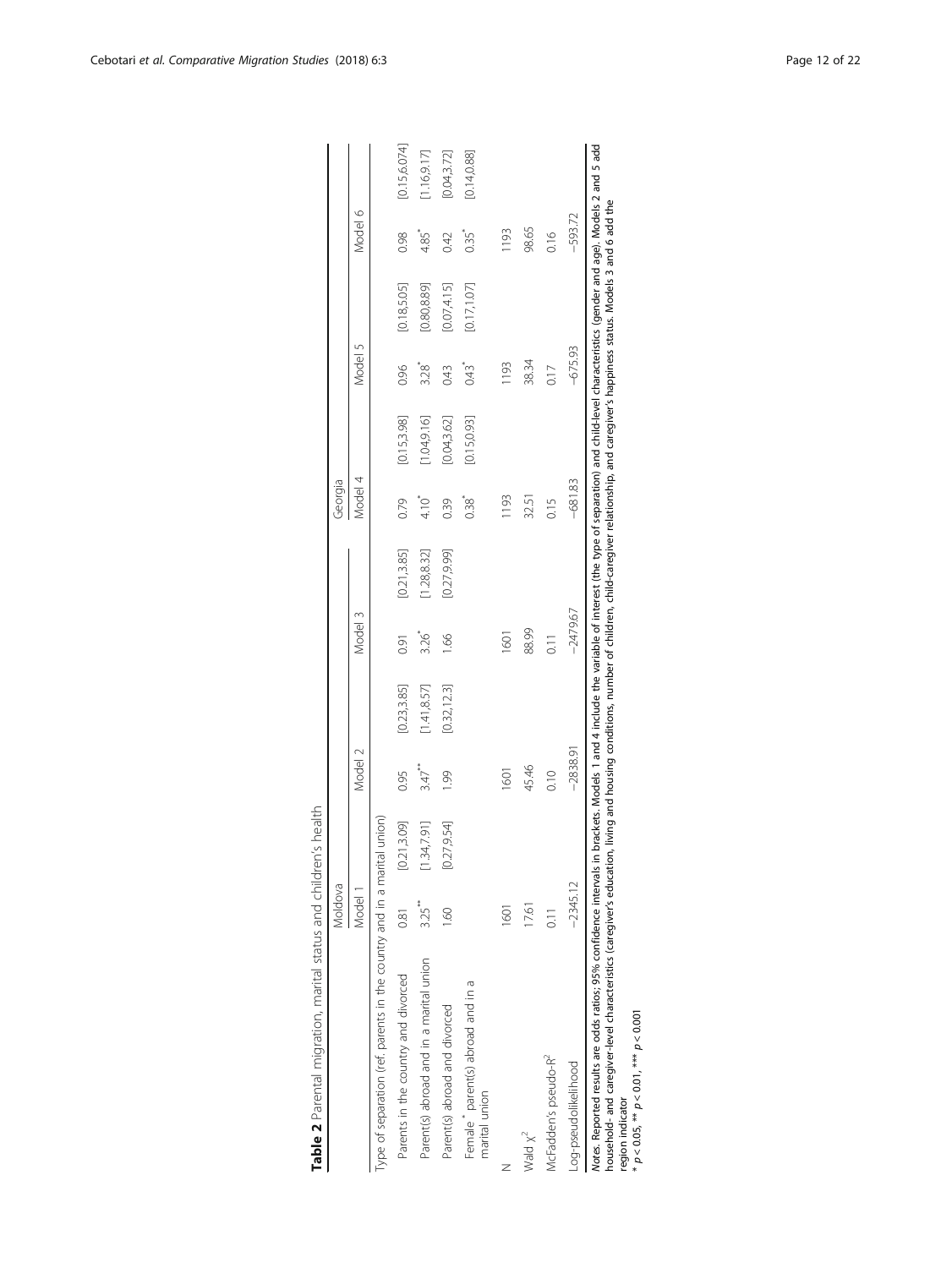In both countries, models show that children with migrant parents in a stable marital relationship are better off in terms of health than children in non-migrant households whose parents are also in a stable union. Notably however, children with divorced parents, whether in the country or abroad, do not appear to experience significantly poorer health than children of non-migrants. Based on this evidence, we reject Hypothesis 1. Further, interaction terms are included to examine whether the effects of different dimensions of parental absence vary by child's gender. In Georgia, we find that being a girl reduces the overall positive effects of parental migration and a stable marital relationship on child health (Models 4–6, Table [2](#page-11-0)). This finding gives initial support to Hypothesis 6 and may point to persistent gender inequalities, described in Georgia (Vanore, [2015](#page-21-0)) and in other contexts (Cebotari, Mazzucato, & Appiah, [2017](#page-20-0); Gao et al., [2010](#page-20-0); Cortés, [2007](#page-20-0); Parreñas, [2005\)](#page-20-0).

The second analysis disaggregates the migration component into four characteristics: transnational household type, duration of migration, parental migration and caregiver's identity, and remittances (Tables [3](#page-13-0) and [4\)](#page-14-0). Each of these transnational settings is separately regressed on the full set of controls. The data show that both Moldovan (Model 7, Table [3](#page-13-0)) and Georgian children (Model 11, Table [4\)](#page-14-0) in migrant households are more likely to have better reported health than children in non-migrant households. Additionally, Moldovan children living in returned migrant households display better health, whereas the reported health of children in Georgia in returned migrant households does not differ significantly from the reported health of children of non-migrants. Hypothesis 2 is, therefore, confirmed. To examine whether the effects of migration or return migration vary by children's gender, we estimate interactions in the models. In Moldova and Georgia, the interaction between a child's gender and living in a migrant household is negatively associated with girls' reported health. This evidence gives additional support to Hypothesis 6 and points to patterns of investments by migrant and return-migrant households that differ significantly along the dimension of gender.

In Moldova and Georgia, children are likely to be in better health when living in households in which relatives remain abroad for extended periods (Model 8, Table [3](#page-13-0); Model 12, Table [4](#page-14-0)). There is no difference in reported health between children living in migrant and non-migrant households when migrantts remain abroad for shorter periods of time. Hypothesis 4 is thus rejected. However, Georgian girls were less likely to be assessed with better health when relatives stayed longer periods abroad. This finding provides an indication that while caregivers generally assess children's health more positively, they nevertheless may view longer periods of absence as particularly harmful for girls.

To assess whether children's reported health varies according to the migration status of parents, we regressed categories measuring parental migration and caregiver's identity (non-migrant, migrant fathers and caregiver mothers, migrant mothers and caregiver fathers, and both parents migrants and caregiver grandparents) on the full set of controls (Model 9, Table [3](#page-13-0); Model 13, Table [4](#page-14-0)). In both countries, children whose mothers are caregivers when fathers migrate are more likely to have better health than children living in non-migrant households. Again, gender differences are observed, with girls less likely to be assessed with better health when fathers migrate and mothers are caregivers in the two contexts in focus of this study. Notably, in both countries, no significant effects are observed when mothers migrate and fathers are caregivers or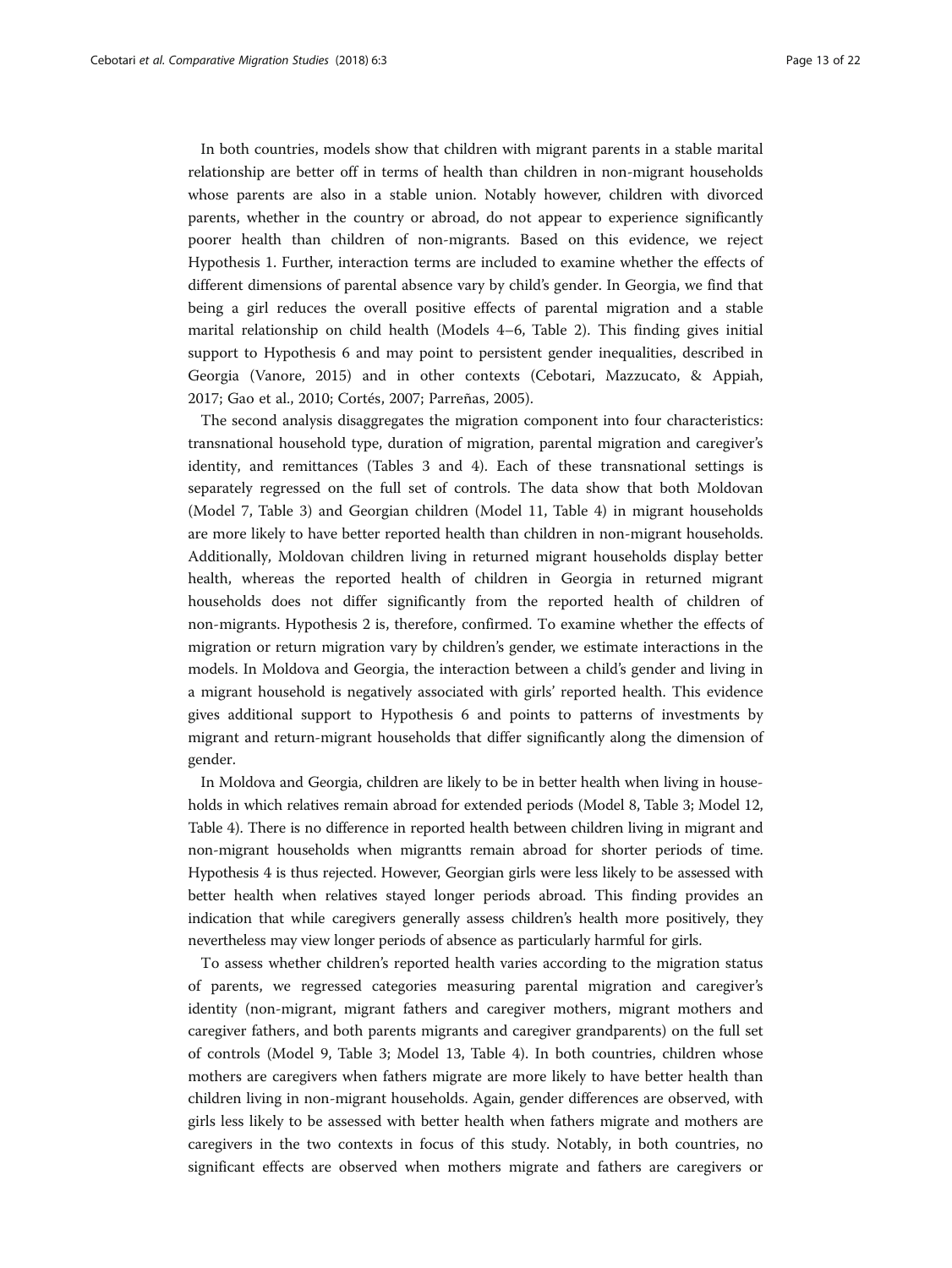|                                                                                        | Model 7              | Household type                    | Model 8<br>Duration  |                                    | Model 9 <sup>a</sup><br>Parental<br>migration<br>and caregiver |                                                     | Model 10<br>Remittances |              |
|----------------------------------------------------------------------------------------|----------------------|-----------------------------------|----------------------|------------------------------------|----------------------------------------------------------------|-----------------------------------------------------|-------------------------|--------------|
| Household type (ref. non-migrant household)                                            |                      |                                   |                      |                                    |                                                                |                                                     |                         |              |
| Migrant household                                                                      | 3.09                 | [1.28, 7.47]                      |                      |                                    |                                                                |                                                     |                         |              |
| Returned migrant household                                                             | $2.93^{\degree}$     | [1.01, 8.48]                      |                      |                                    |                                                                |                                                     |                         |              |
| Female <sup>*</sup> migrant household                                                  | $0.52^{\degree}$     | [0.29, 0.91]                      |                      |                                    |                                                                |                                                     |                         |              |
| Duration of migration (ref. non-migrant household)                                     |                      |                                   |                      |                                    |                                                                |                                                     |                         |              |
| Short period abroad                                                                    |                      |                                   | 1.86                 | [0.74, 4.62]                       |                                                                |                                                     |                         |              |
| Long period abroad                                                                     |                      |                                   | $3.18^{*}$           | [1.05, 7.42]                       |                                                                |                                                     |                         |              |
| Parental migration and caregiver's identity (ref. non-migrant: live with both parents) |                      |                                   |                      |                                    |                                                                |                                                     |                         |              |
| Father migrant:<br>mother caregiver                                                    |                      |                                   |                      |                                    | $3.55$ <sup>**</sup>                                           | [1.64, 8.71]                                        |                         |              |
| Mother migrant: father<br>caregiver                                                    |                      |                                   |                      |                                    | 2.11                                                           | [0.46, 9.60]                                        |                         |              |
| Both parents abroad:<br>grandmother caregiver                                          |                      |                                   |                      |                                    | 4.33                                                           | [0.69, 9.82]                                        |                         |              |
| Female * Father migrant:<br>mother caregiver                                           |                      |                                   |                      |                                    | $0.41$ <sup>*</sup>                                            | [0.20, 1.63]                                        |                         |              |
| Remittances (ref. non-migrant household)                                               |                      |                                   |                      |                                    |                                                                |                                                     |                         |              |
| Migrant household: no                                                                  |                      |                                   |                      |                                    |                                                                |                                                     | 2.81                    | [1.07, 5.58] |
| Migrant household: yes                                                                 |                      |                                   |                      |                                    |                                                                |                                                     | 2.15                    | [0.79, 5.80] |
| Child is female                                                                        | $1.59$ <sup>**</sup> | $[1.14, 2.22]$ 1.40 <sup>*</sup>  |                      | $[1.04, 1.87]$ 1.39 <sup>*</sup>   |                                                                | $\begin{bmatrix} 1.04, 1.85 \end{bmatrix}$ 1.43     |                         | [1.06, 1.91] |
| Age (in years)                                                                         | 1.04                 | [0.99, 1.09]                      | 1.04                 | [0.99, 1.10]                       | 1.05                                                           | [0.99, 1.10]                                        | 1.04                    | [0.99, 1.09] |
| Caregiver years of education                                                           | 1.02                 | $[0.97, 1.08]$ 1.02               |                      | $[0.97, 1.08]$ 1.02                |                                                                | $[0.97, 1.08]$ 1.02                                 |                         | [0.97, 1.07] |
| Good living conditions                                                                 | $1.55^{**}$          | $[1.12, 2.14]$ 1.59 <sup>**</sup> |                      | $[1.15, 2.19]$ 1.47 <sup>°</sup>   |                                                                | $[1.05, 2.04]$ 1.58 <sup><math>\degree</math></sup> |                         | [1.14, 2.19] |
| Nr. of People per Nr. of Rooms                                                         | 0.86                 | $[0.70, 1.07]$ 0.86               |                      | $[0.69, 1.06]$ 0.87                |                                                                | $[0.69, 1.09]$ 0.85                                 |                         | [0.68, 1.05] |
| Number of children in household                                                        | 1.08                 | [0.94, 1.24]                      | 1.07                 | $[0.93, 1.23]$ 1.07                |                                                                | $[0.93, 1.23]$ 1.07                                 |                         | [0.93, 1.23] |
| Distant relationship with the<br>caregiver                                             | 1.20                 | $[0.54, 2.67]$ 1.16               |                      | $[0.51, 2.65]$ 0.82                |                                                                | $[0.31, 2.16]$ 1.26                                 |                         | [0.56, 2.81] |
| Happiness status caregiver                                                             | 1.09 <sup>2</sup>    | [1.01, 1.16]                      | $1.09$ <sup>*</sup>  | [1.02, 1.16]                       | $1.09$ <sup>*</sup>                                            | $[1.02, 1.17]$ 1.09 <sup>*</sup>                    |                         | [1.01, 1.16] |
| Chisinau (ref. Centre)                                                                 | $1.85^{*}$           | [1.06, 3.22]                      | $1.81$ <sup>*</sup>  | $[1.03, 3.15]$ 1.96 <sup>*</sup>   |                                                                | $[1.11, 3.46]$ 1.82 <sup>*</sup>                    |                         | [1.05, 3.16] |
| North                                                                                  | 1.19                 | [0.87, 1.62]                      | 1.20                 | $[0.88, 1.64]$ 1.24                |                                                                | [0.90, 1.69]                                        | 1.20                    | [0.88, 1.64] |
| South                                                                                  | $1.87***$            | [1.40, 2.49]                      | $1.86$ <sup>**</sup> | $[1.40, 2.48]$ 1.92 <sup>***</sup> |                                                                | [1.43, 2.57]                                        | 1.88^^                  | [1.41, 2.51] |
| Ν                                                                                      | 1394                 |                                   | 1394                 |                                    | 1394                                                           |                                                     | 1394                    |              |
| Wald $x^2$                                                                             | 64.53                |                                   | 68.78                |                                    | 76.92                                                          |                                                     | 79.92                   |              |
| McFadden's pseudo-R <sup>2</sup>                                                       | 0.11                 |                                   | 0.09                 |                                    | 0.08                                                           |                                                     | 0.09                    |              |
| Log-pseudolikelihood                                                                   | $-2854.24$           |                                   | $-2039.54$           |                                    | $-1910.48$                                                     |                                                     | $-2852.94$              |              |

<span id="page-13-0"></span>Table 3 Different transnational family characteristics and children's health: Moldova

Notes: Reported results are odds ratios; 95% confidence intervals in brackets \*

 $p < 0.05$ ,  $p < 0.01$ ,  $p > 0.001$ 

<sup>a</sup>Model 9 omits children in the category 'both parents abroad: other caregiver', as this category contained too few observations for inclusion in analysis

when both parents migrate and children are cared for by grandparents. Consequently, we reject Hypothesis 3.

The final part of the analysis considers whether the presence or absence of remittances is linked to children's health. In Moldova, results show no differences in the health assessments of children in transnational and non-transnational care when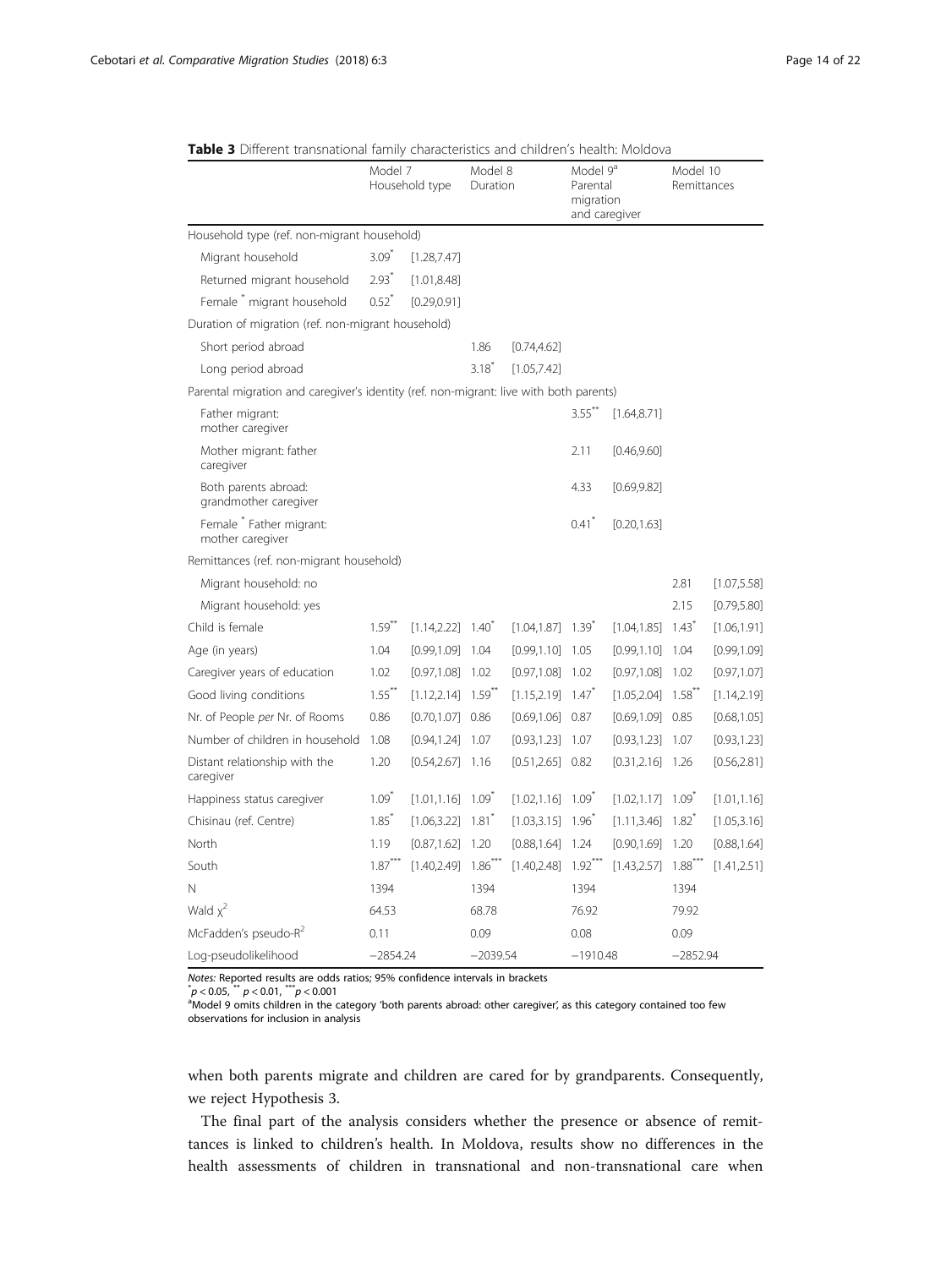| <b>T</b> Director Garbiaconal lating characteristics and children's neater. Georgia    | Model 11<br>Household<br>type |                                  | Model 12<br>Duration  |               | Model 13 <sup>a</sup><br>Parental migration<br>and caregiver |               | Model 14<br>Remittances |               |
|----------------------------------------------------------------------------------------|-------------------------------|----------------------------------|-----------------------|---------------|--------------------------------------------------------------|---------------|-------------------------|---------------|
| Household type (ref. non-migrant household)                                            |                               |                                  |                       |               |                                                              |               |                         |               |
| Migrant household                                                                      | $3.58^{*}$                    | [1.19, 9.73]                     |                       |               |                                                              |               |                         |               |
| Returned migrant<br>household                                                          | 5.28                          | [0.48, 6.21]                     |                       |               |                                                              |               |                         |               |
| Female * migrant<br>household                                                          | $0.38$ **                     | [0.18, 0.79]                     |                       |               |                                                              |               |                         |               |
| Duration of migration (ref. non-migrant household)                                     |                               |                                  |                       |               |                                                              |               |                         |               |
| Short period abroad                                                                    |                               |                                  | 1.61                  | [0.44, 5.80]  |                                                              |               |                         |               |
| Long period abroad                                                                     |                               |                                  | $8.74***$             | [1.93, 19.56] |                                                              |               |                         |               |
| Female * Long period<br>abroad                                                         |                               |                                  | $0.19***$             | [0.06, 0.57]  |                                                              |               |                         |               |
| Parental migration and caregiver's identity (ref. non-migrant: live with both parents) |                               |                                  |                       |               |                                                              |               |                         |               |
| Father migrant: mother<br>caregiver                                                    |                               |                                  |                       |               | $7.39$ <sup>*</sup>                                          | [1.31, 16.77] |                         |               |
| Mother migrant: father<br>caregiver                                                    |                               |                                  |                       |               | 2.05                                                         | [0.17, 21.01] |                         |               |
| Both parents abroad:<br>grandmother caregiver                                          |                               |                                  |                       |               | 0.71                                                         | [0.01, 6.76]  |                         |               |
| Female * Father migrant:<br>mother caregiver                                           |                               |                                  |                       |               | 0.23                                                         | [0.07, 0.72]  |                         |               |
| Remittances (ref. non-migrant household)                                               |                               |                                  |                       |               |                                                              |               |                         |               |
| Migrant household: no                                                                  |                               |                                  |                       |               |                                                              |               | 1.67                    | [0.40, 6.97]  |
| Migrant household: yes                                                                 |                               |                                  |                       |               |                                                              |               | $2.82^{\degree}$        | [1.01, 7.85]  |
| Female * Migrant<br>household: yes                                                     |                               |                                  |                       |               |                                                              |               | $0.39***$               | [0.20, 0.76]  |
| Child is female                                                                        | $1.79$ <sup>**</sup>          | $[1.18, 2.71]$ 1.54 <sup>*</sup> |                       | [1.05, 2.26]  | $1.53$ <sup>*</sup>                                          | [1.03, 2.28]  | 1.59                    | [1.07, 2.38]  |
| Age (in years)                                                                         | 0.99                          | $[0.92, 1.08]$ 0.99              |                       | [0.91, 1.07]  | 0.99                                                         | [0.91, 1.08]  | 0.99                    | [0.91, 1.07]  |
| Caregiver years of<br>education                                                        | 1.03                          | $[0.95, 1.11]$ 1.03              |                       | [0.95, 1.11]  | 1.03                                                         | [0.95, 1.11]  | 1.02                    | [0.95, 1.10]  |
| Good living conditions                                                                 | 1.14                          | $[0.73, 1.79]$ 1.18              |                       | [0.75, 1.85]  | 1.18                                                         | [0.74, 1.88]  | 1.17                    | [0.74, 1.83]  |
| Nr. of People per Nr. of<br>Rooms                                                      | 0.99                          | $[0.81, 1.21]$ 0.98              |                       | [0.80, 1.19]  | 1.01                                                         | [0.82, 1.24]  | 0.97                    | [0.79, 1.18]  |
| Number of children in<br>household                                                     | 0.88                          | $[0.68, 1.15]$ 0.89              |                       | [0.68, 1.15]  | 0.86                                                         | [0.66, 1.13]  | 0.89                    | [0.69, 1.15]  |
| Distant relationship with<br>the caregiver                                             | 1.50                          | $[0.48, 4.66]$ 1.49              |                       | [0.48, 4.68]  | 1.31                                                         | [0.35, 4.84]  | 1.50                    | [0.48, 4.66]  |
| Happiness status caregiver                                                             | 1.00                          | [0.92, 1.10]                     | 1.01                  | [0.92, 1.10]  | 1.02                                                         | [0.92, 1.10]  | 1.01                    | [0.92, 1.10]  |
| Guria (ref. Tbilisi)                                                                   | 0.73                          | [0.21, 2.48]                     | 0.68                  | [0.20, 2.25]  | 0.67                                                         | [0.21, 2.12]  | 0.73                    | [0.21, 2.47]  |
| Adjara                                                                                 | $2.11^{\circ}$                | [1.16, 3.84]                     | $2.13^{\degree}$      | [1.17, 3.88]  | $2.31$ <sup>**</sup>                                         | [1.23, 4.32]  | $2.07^{\degree}$        | [1.13, 3.77]  |
| Shida-Kartli                                                                           | $4.64***$                     | [1.78, 12.0]                     | $4.72$ <sup>**</sup>  | [1.83, 12.16] | $4.73***$                                                    | [1.82, 12.2]  | $4.63$ <sup>**</sup>    | [1.80, 11.90] |
| Kaxeti                                                                                 | $4.76$ **                     | [1.86, 12.2]                     | $4.69$ <sup>**</sup>  | [1.82, 12.06] | $6.20***$                                                    | [2.39, 16.11] | $4.59$ <sup>**</sup>    | [1.78, 11.87] |
| Kvemo-Kartli                                                                           | $3.25***$                     | [1.60, 6.60]                     | $3.26$ <sup>***</sup> | [1.65, 6.43]  | $3.34$ <sup>***</sup>                                        | [1.66, 6.68]  | $3.16$ <sup>***</sup>   | [1.60, 6.22]  |
| Samegrelo                                                                              | $15.5***$                     | [6.30, 38.5]                     | $15.35$ **            | [6.23, 37.80] | 15.40                                                        | [6.25, 37.92] | $15.14***$              | [6.15, 37.28] |
| Imereti                                                                                | 0.80                          | $[0.46, 1.41]$ 0.79              |                       | [0.46, 1.38]  | 0.83                                                         | [0.47, 1.46]  | 0.78                    | [0.45, 1.36]  |
| Samcxe-Javaxeti                                                                        | 1.65                          | [0.60, 4.52]                     | 1.61                  | [0.61, 4.46]  | 1.56                                                         | [0.53, 4.42]  | 1.62                    | [0.60, 4.39]  |
| Mcxeta-Tianeti                                                                         | 0.75                          | $[0.26, 2.07]$ 0.75              |                       | [0.27, 2.10]  | 0.88                                                         | [0.30, 2.57]  | 0.77                    | [0.27, 2.15]  |

N 1018 1018 1018 1018 1018

## <span id="page-14-0"></span>Table 4 Different transnational family characteristics and children's health: Georgia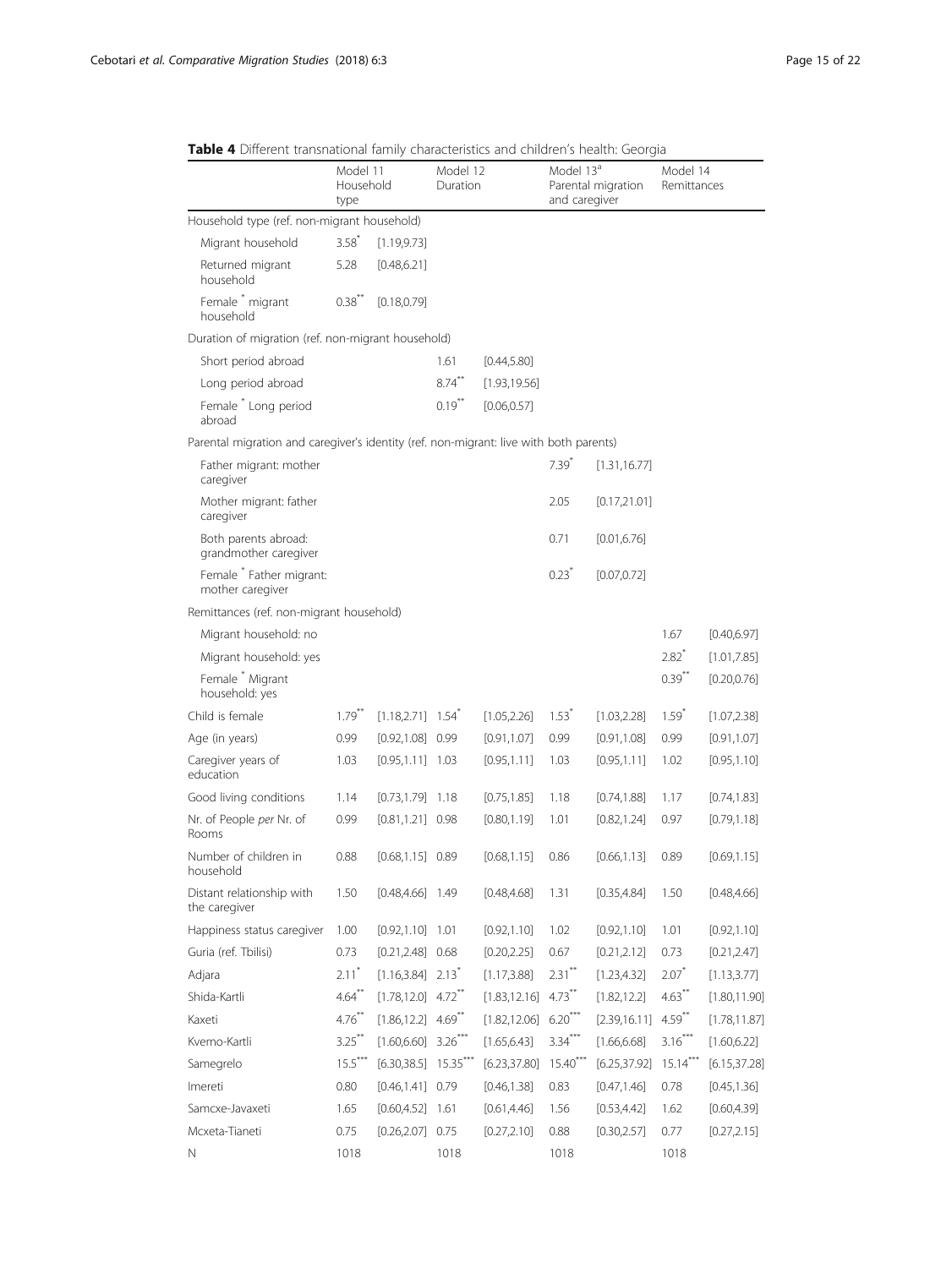| Model 11<br>Household<br>type | Model 12<br>Duration | Model 13 <sup>a</sup><br>Parental migration<br>and caregiver | Model 14<br>Remittances |
|-------------------------------|----------------------|--------------------------------------------------------------|-------------------------|
| 106.86                        | 105.83               | 109.45                                                       | 106.85                  |
| 0.18                          | 0.15                 | 0.19                                                         | 0.18                    |
| $-576.32$                     | $-502.93$            | $-434.76$                                                    | $-523.93$               |
|                               |                      |                                                              |                         |

Table 4 Different transnational family characteristics and children's health: Georgia (Continued)

Notes: Reported results are odds ratios; 95% confidence intervals in brackets  $\degree p < 0.05$ ,  $\degree^* p < 0.01$ ,  $\degree^* p < 0.001$ 

<sup>a</sup>Model 13 omits children in the category 'both parents abroad: other caregiver', as this category contained too few observations for inclusion in analysis

households receive or do not receive remittances (Model 10, Table [3](#page-13-0)). In Georgia, however, children in households who receive remittances are more likely to be assessed with better health (Model 14, Table [4\)](#page-14-0). This evidence gives partial support to Hypothesis 5. In Georgia, there is also evidence that girls in migrant households who receive remittances are generally less likely to have better health. In this country context, girls may benefit less from improved material well-being of households from remittances.

## **Discussion**

The separation of children from family members because of migration is increasingly common in developing countries such as Moldova and Georgia. As migration unfolds, there are concerns that living in transnational care may result in negative consequences for children. Although the migration of household members may come at the cost of separation and loss, it can also bring advantages, such as the potential for development through remittances. The empirical evidence to date, however, is mixed, with no studies looking at the health of children in transnational care in Moldova and Georgia. In line with the emergent field of transnational family studies, this analysis adds four reflections to the current scholarship. First, this study is among the first to distinguish between migration and marital discord as forms of separation when assessing children's health. Second, the life of children in transnational care is complex and we acknowledge this complexity by investigating different transnational family forms in relation to children's health. Third, our findings integrate a gender perspective by comparing boys and girls when measuring the outcome. Finally, this study adds evidence from two Eastern European contexts to a body of research that is scarcely represented in the region. We discuss these contributions below.

The findings of this study contribute to an emergent stream of research that looks at migration and marital dissolution and how this relation may affect children. Previous research found negative health outcomes for children when parents are abroad and divorced (Carling & Tønnessen, [2013](#page-20-0); Cebotari, Mazzucato, & Siegel, [2017](#page-20-0)). Our study runs counter to such an assumption and shows that children whose parents are divorced and away do not have differing health from that of children in non-migrant households. However, this finding does not necessarily indicate that the divorce narrative in the context of migration is totally misplaced. Over the past decade, the boom in communication technologies has made transnational communications easier for parents and children alike, with positive effects for child well-being, including health (Asis, [2006;](#page-20-0) Nobles, [2011](#page-20-0); Wen & Lin, [2012\)](#page-21-0). It may be that phone and online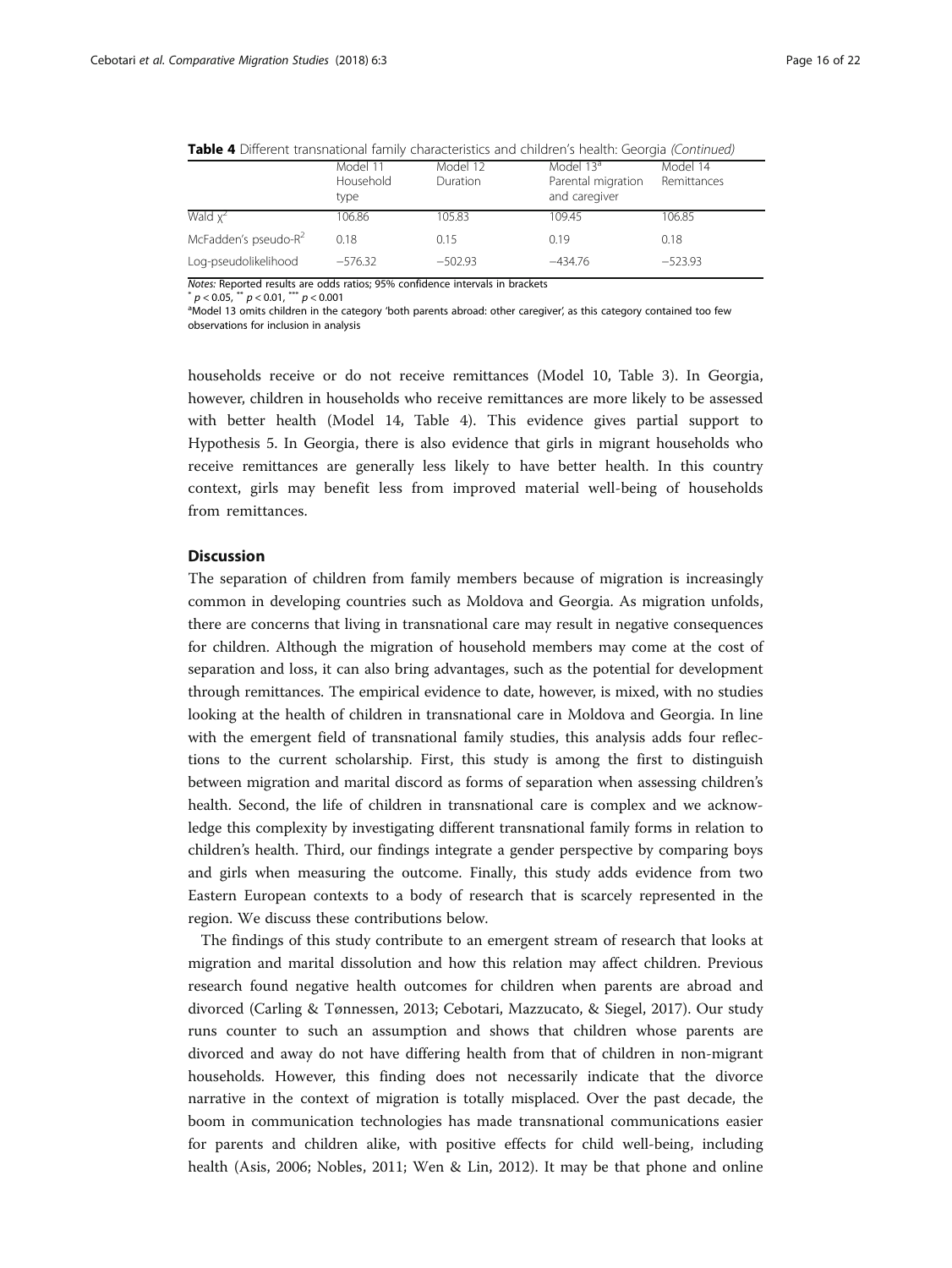interactions with children increase the chances that divorced parents stay engaged with specific aspects of children's lives, including decisions concerning children's health. Indeed, one study notes that children's health is one of the most frequent subjects of conversation when Moldovan migrant parents, either married or divorced, communicate with family members back home (UNICEF, [2008\)](#page-20-0). In this sense, the involvement patterns of divorced migrant parents may not be far from the involvement patterns of migrant parents who are in a stable marital relationship. More attention should be given in future research to specifics of parental involvement in child rearing when migration is marked by marital tensions.

The second contribution of this study is towards the analysis of different transnational forms of living in relation to children's health. We found that regardless of the transnational setting, the overall relationship between migration and children's health is positive or neutral. This finding suggests that more often than not, the benefits of migration overshadow the potential costs of separation. Such benefits are reflected in children's health because this outcome is closely linked to household's resources, as described by research in other contexts (Amuedo-Dorantes & Pozo, [2011;](#page-19-0) Donato & Duncan, [2011](#page-20-0); Gerber & Torosyan, [2013;](#page-20-0) Stillman & McKenzie, [2012](#page-20-0)). However, depending on the specifics of transnational care, there are nuances on how migration relates to children's health. In this study, children in returned migrant households, compared to children in non-migrant households, fared better or in no differing way in both countries. Return migration is beneficial for children because it encourages the transfer of norms and brings in additional human capital to the household (Lindstrom & Muñoz-Franco, [2006](#page-20-0)), especially when the returnee is the child's primary caregiver (Vanore, [2015](#page-21-0)). Within the context of transnational migration, we also questioned whether the care arrangement linked to maternal and/or paternal absence is associated with decreased health for children. Other studies found more negative outcomes for children when mothers migrate (Cortés, [2007;](#page-20-0) Jordan & Graham, [2012;](#page-20-0) Parreñas, [2005](#page-20-0); Schmalzbauer, [2004\)](#page-20-0). Our findings run counter to these studies and show that maternal migration and the absence of both parents, when parents are in a stable marital relationship, do not result in poorer assessments of children's health. It is important to note, however, that we specifically looked at who the caregiver of the child is when mothers and/or fathers migrate – something only a handful of studies have done before (e.g. Cebotari, Mazzucato, & Appiah, [2017;](#page-20-0) Mazzucao & Cebotari, 2017; Vanore, [2015](#page-21-0)). When fathers migrate and children are cared for by mothers, positive assessments of children's health are found in Moldova and Georgia. When both parents migrate, data show that grandparents almost always assume the role of children's primary caregivers. Maternal and grandparental care was previously observed to play a key role in the coping process of Moldovan and Georgian children in that it was more likely to result in adequate nutritional intakes and proper access to healthcare services for children (Badurashvili & Nadareishvili, [2012;](#page-20-0) Robila, [2012;](#page-20-0) Vanore, [2015\)](#page-21-0). Overall, our findings contradict the current narratives in Moldova and Georgia that characterize children of migrants as abandoned and instead emphasize ways in which household members stay engaged, as caregivers, with children back home. Policy initiatives that cater to children of migrants would do well to inform families on the advantages of care by a close family member and provide state subsidies for caregivers who stay in the country of origin.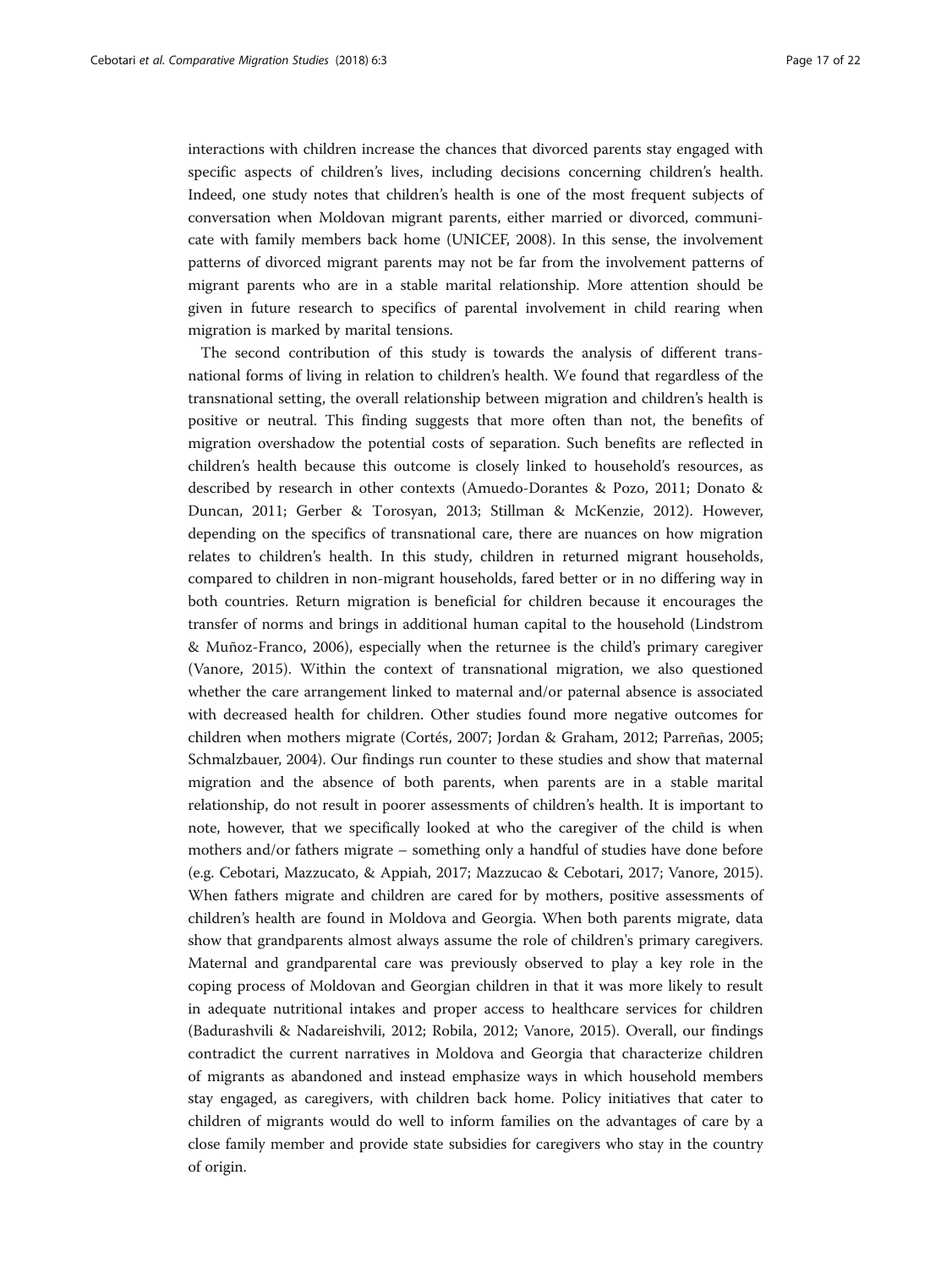This study also examines children's reported health in relation to the duration of migration – a dimension that has proven important in transnational family research in other contexts (Donato & Duncan, [2011](#page-20-0); Jordan & Graham, [2012](#page-20-0); Vanore, [2015](#page-21-0)). Findings show that, over time, children in migrant households may develop resilience and adapt to changes in household configurations involving longer periods of migration. A long period of absence may indicate a stable labor residency abroad, better pay and stronger channels for remittances. These characteristics have been long praised by scholars for their potential to positively influence the development of children (Abrego, [2009;](#page-19-0) Amuedo-Dorantes & Pozo, [2011;](#page-19-0) Donato & Duncan, [2011](#page-20-0); Gerber & Torosyan, [2013](#page-20-0)). Drawing on these studies, we also questioned whether the availability of remittances could be indeed a factor that positively associates with children's health. Our findings show no differing health for children in migrant households compared to children in non-migrant households, when households receive remittances or not. This finding indicates that economic benefits from migration do not impact on the dimension of health measured here, and therefore provide no support to the claim that material gains from migration may be an influential factor in relation to children's health in Moldova and Georgia. One plausible explanation for the absence of a remitting effect on reported health hinges on the social protection systems in the two countries. Specifically, both Moldova and Georgia provide free basic healthcare services to children, irrespective of the location of household members or the socio-economic status (Rukhadze, [2013](#page-20-0); UNICEF, [2008](#page-20-0)). This largely reduces the need to pay for basic healthcare for children. Our data (not shown) support this assumption and reveal that only 1.3 and 1.4% of Georgian and Moldovan migrant households, respectively, had to use remittances to cover medical costs for children. Free access to vaccinations, doctors and basic medical facilities may level-up the general health of children in the country, rendering the effects of remittances insignificant. Another explanation relates to the remitting behavior of migrants with regard to health. Our data (not shown) indicate that 10.5 and 9.4% of Moldovan and Georgian migrant households, respectively, received medical provisions in cash or in-kind from migrants abroad. This evidence may suggest a contextualized remitting behavior, where households request and receive from migrants abroad medical provisions and additional cash when there is a medical emergency in the family. Because the analysis is based on cross-sectional data, we are unable to account for the time-varying component of this assumption. Future research involving panel data may shed light on the extent to which health outcomes benefit from migrants' remitting behavior. Because our results may reflect the access to healthcare or a specific remitting behavior, or both, we caution readers to keep this in mind when assessing the results.

A third contribution of this study is to the transnational family literature in that we employ a gender perspective when measuring the health of children in transnational care. We find, similar to studies in other contexts (Cebotari, Mazzucato, & Appiah, [2017](#page-20-0); Cortés, [2007;](#page-20-0) Gao et al., [2010;](#page-20-0) Antman, [2011\)](#page-20-0), that Moldovan and Georgian girls in transnational households are less likely to have better reported health. The effects of various transnational characteristics and the size of the net relationships balance out in the two contexts, although the gender differentials seem to be slightly more evident in Georgia than in Moldova. Specifically, Moldovan girls in migrant households and girls with migrant fathers and cared for by mothers were more likely to have poorer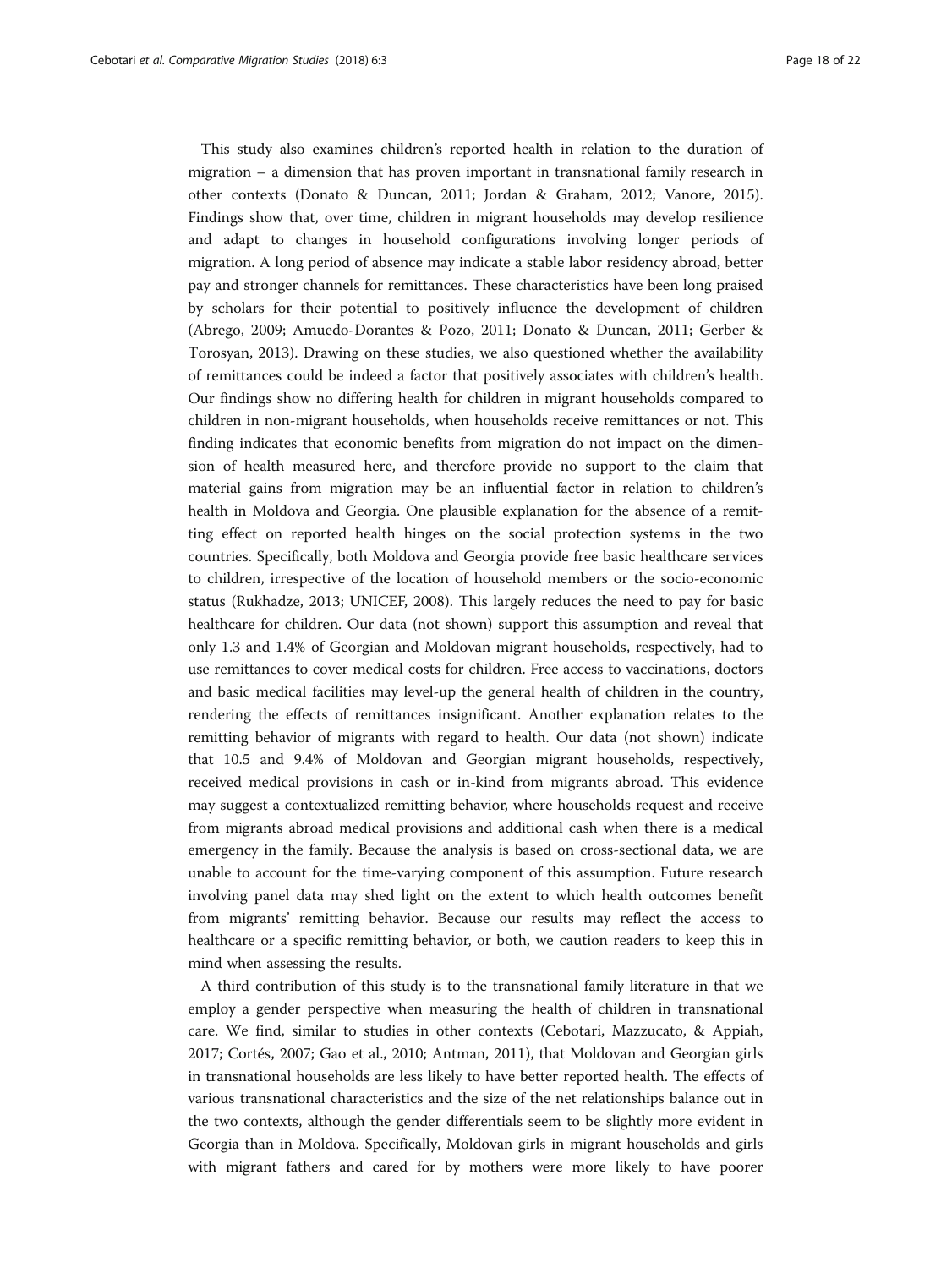reported health. In comparison, Georgian girls in migrant households, girls who were cared for by mothers when fathers were abroad, girls with household members remaining abroad for longer periods, and girls living in migrant households who received remittances were more likely to be assessed with poorer health. These findings merit special attention. Previous research has documented that both Moldova and Georgia are riddled by traditional gender norms that favor males (Badurashvili & Nadareishvili, [2012](#page-20-0); UNICEF, [2008](#page-20-0); Vanore, [2015\)](#page-21-0). When family members migrate, households generally redistribute remaining work among those who stay behind. One study observed that Moldovan girls performed more physical chores at home than boys and also performed more chores when the family's economic situation was improved by remittances (Cortés, [2007](#page-20-0)). Another study noted that Moldovan girls were "highly affected" by the extra physical work at home, compared with boys, who were only "moderately affected" by chores when family members migrate (UNICEF, [2008](#page-20-0)). In Georgia, Tchaidze and Torosyan [\(2010\)](#page-20-0) revealed that females in migrant households were more likely than females in non-migrant households to assume traditionally male tasks which they may not have skills or the physical strength to perform properly. In addition, Georgian girls were found to be vulnerable to verbal abuse from caregivers, which subsequently affected their psychological health (Vanore, [2015\)](#page-21-0). This evidence suggests that the relation between gender, migration and children's health is not simple. Additional research is warranted to examine the particularities of gender with regard to health in these two contexts.

A final contribution of this study is towards the inclusion of two Eastern European countries to a body of literature dominated by research in Latin America and Asia. Overall, we find that children in transnational households are doing better or in a no differing way than children in non-migrant households. The consistency of results in both Moldova and Georgia suggest a wider regional pattern. What is especially noteworthy is that while we find advantages for children of migrants in Moldova and Georgia, there is also evidence of a more universal benefit from migration for children in a wider global context. Studies in Latin America (Amuedo-Dorantes & Pozo, [2011](#page-19-0); Donato & Duncan, [2011](#page-20-0); Frank, [2005](#page-20-0); Lindstrom & Muñoz-Franco, [2006](#page-20-0)), Southeast Asia (Asis, [2006](#page-20-0); Jordan & Graham, [2012](#page-20-0)) and Sub-Saharan Africa (Carling & Tønnessen, [2013;](#page-20-0) Cebotari, Mazzucato, & Appiah, [2017;](#page-20-0) Yabiku et al., [2012\)](#page-21-0) found contextually-based evidence that children in transnational care are not necessarily disadvantaged in health outcomes when family members migrate. Yet, under certain circumstances, as this study shows, girls in transnational care may have poorer health compared to boys. This evidence is indicative of the hardship and loss that some children may experience when family members migrate (Dreby, [2010](#page-20-0); Parreñas, [2005](#page-20-0); Schmalzbauer, [2004;](#page-20-0) Wen & Lin, [2012\)](#page-21-0), although only a handful of studies were able to distinguish the results by gender (Antman, [2011](#page-20-0); Cortés, [2007](#page-20-0); Gao et al., [2010\)](#page-20-0). To the extent this study is suggestive of a differential health effect of migration by gender, more cross-regional evidence from matching data sources is needed.

This study is not without limitations. One limitation concerns the cross-sectional nature of our data. Because data capture snapshot reports, the results imply correlations and not causation, and we caution readers to consider this difference when assessing the findings. Another limitation relates to the use of caregiver-reported subjective health. Previous studies found that caregivers sometimes under-report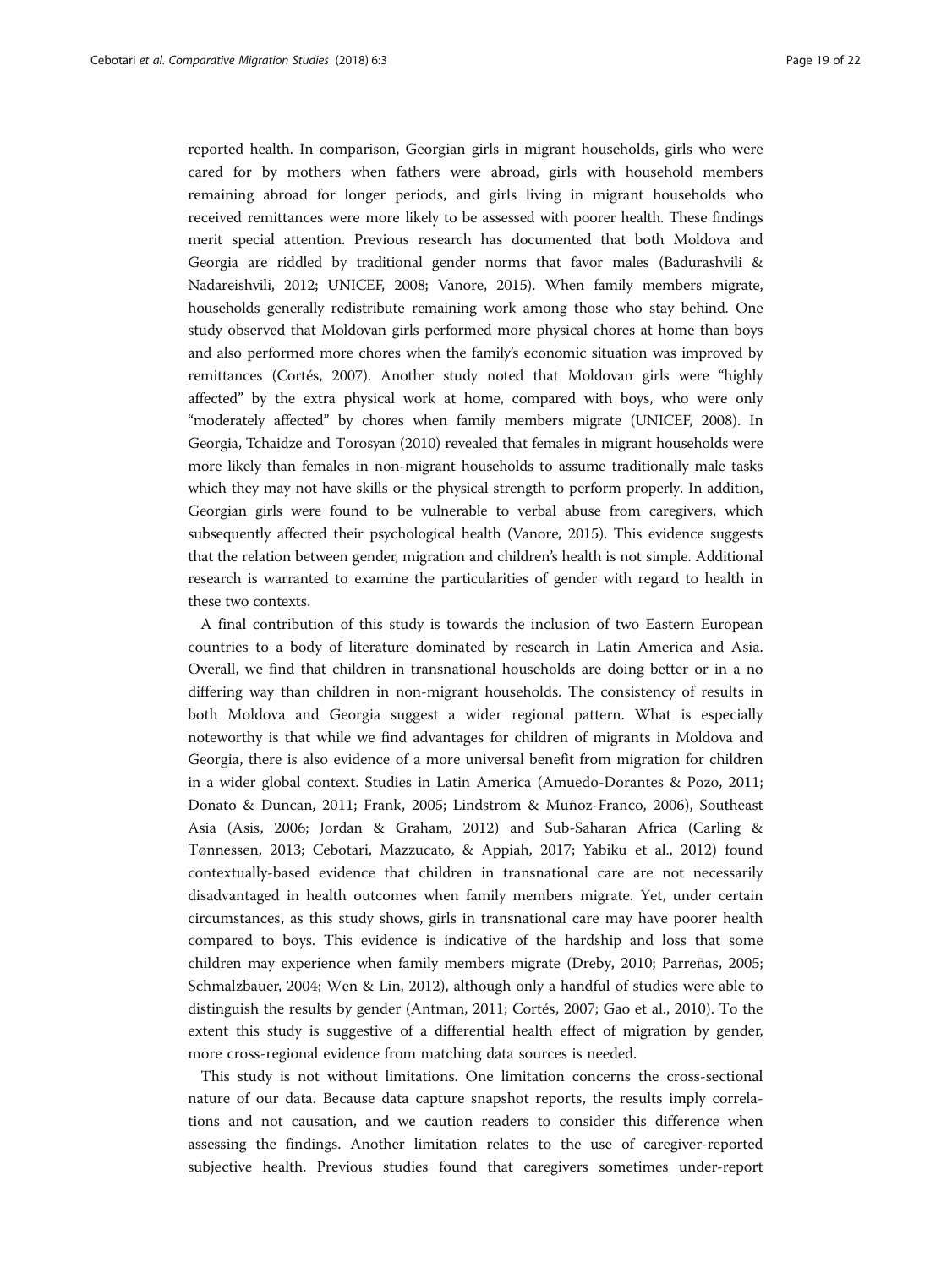<span id="page-19-0"></span>children's outcomes (Cebotari, Siegel, & Mazzucato, [2016;](#page-20-0) Jordan & Graham, [2012](#page-20-0)). Future research is advised to include two comparable sets of questions to be answered by both caregivers and children to increase the reliability of assessments. A final limitation concerns the complexity of factors when analyzing comparative data. Despite employing a number of different transnational characteristics, we could not identify all factors that describe the life of children in transnational care in the two countries. It was thus not possible to conduct analysis on specifics of migration such as multiple migration spans, the frequency of contact, the country of destination, children's ages at separation, the type of employment, or the residency status abroad. Future analyses must detail these factors in relation to children's health.

Despite these limitations, this study is a rare opportunity to consider how children in origin countries experience transnational migration with population-representative evidence. Overall, the findings suggest that children's health is more sensitive to proximate characteristics such as gender than it is, perhaps, to migration. Future research based on different transnational factors and employing longitudinal data in different contexts will be helpful to further test this line of inquiry.

#### Acknowledgments

Not applicable.

#### Funding

Financial support from EuropeAid (DCI-MIGR/210/229-604) is gratefully acknowledged.

#### Available data and materials

The data and coding will be made available to those interested upon request, following the publication of the article in Comparative Migration Studies.

#### Authors' contributions

The order of authors reflects the level of their respective contribution to the article. All authors read and approved the final manuscript.

#### Ethics approval and consent to participate

The collection of data followed the ethical standards of the International Code on Market and Social Research for Opinion and Market Research (ESOMAR).

#### Consent for publication

Not applicable.

#### Competing interests

The authors declare that they have no competing interests.

#### Publisher's Note

Springer Nature remains neutral with regard to jurisdictional claims in published maps and institutional affiliations.

#### Author details

<sup>1</sup>UNICEF Office of Research-Innocenti, Piazza SS. Annunziata, 12, 50122 Florence, Italy. <sup>2</sup>Maastricht Graduate School of Governance, Maastricht University, Boschstraat 24, 6211 AX Maastricht, The Netherlands. <sup>3</sup>Department of Technology and Society Studies, Maastricht University, Grote Gracht 90-92, 6211 SZ Maastricht, The Netherlands.

#### Received: 23 May 2017 Accepted: 13 December 2017 Published online: 08 February 2018

#### References

Abrego, L. (2009). Economic well-being in Salvadoran transnational families: How gender affects remittance practices. Journal of Marriage and Family, 71(4), 1070–1085.

Adams, R. H., de Haas, H., Jones, R., & Osili, U. O. (Eds.) (2012). Migrant remittances and development: Research perspectives, (2nd ed.). Brooklyn: Social Science Research Council. Retrieved from [http://essays.ssrc.org/remittances\\_](http://essays.ssrc.org/remittances_anthology/wp-content/uploads/2012/09/SSRC-Web-Anthology-on-Migrant-Remittances-Development-2nd-Ed.pdf)

[anthology/wp-content/uploads/2012/09/SSRC-Web-Anthology-on-Migrant-Remittances-Development-2nd-Ed.pdf](http://essays.ssrc.org/remittances_anthology/wp-content/uploads/2012/09/SSRC-Web-Anthology-on-Migrant-Remittances-Development-2nd-Ed.pdf) Amato, P. R., & Cheadle, J. (2005). The long reach of divorce: Divorce and child well-being across three generations. Journal of Marriage and Family, 67(1), 191–206.

Amuedo-Dorantes, C., & Pozo, S. (2011). New evidence on the role of remittances on healthcare expenditures by Mexican households. Review of Economics of the Household, 9(1), 69–98.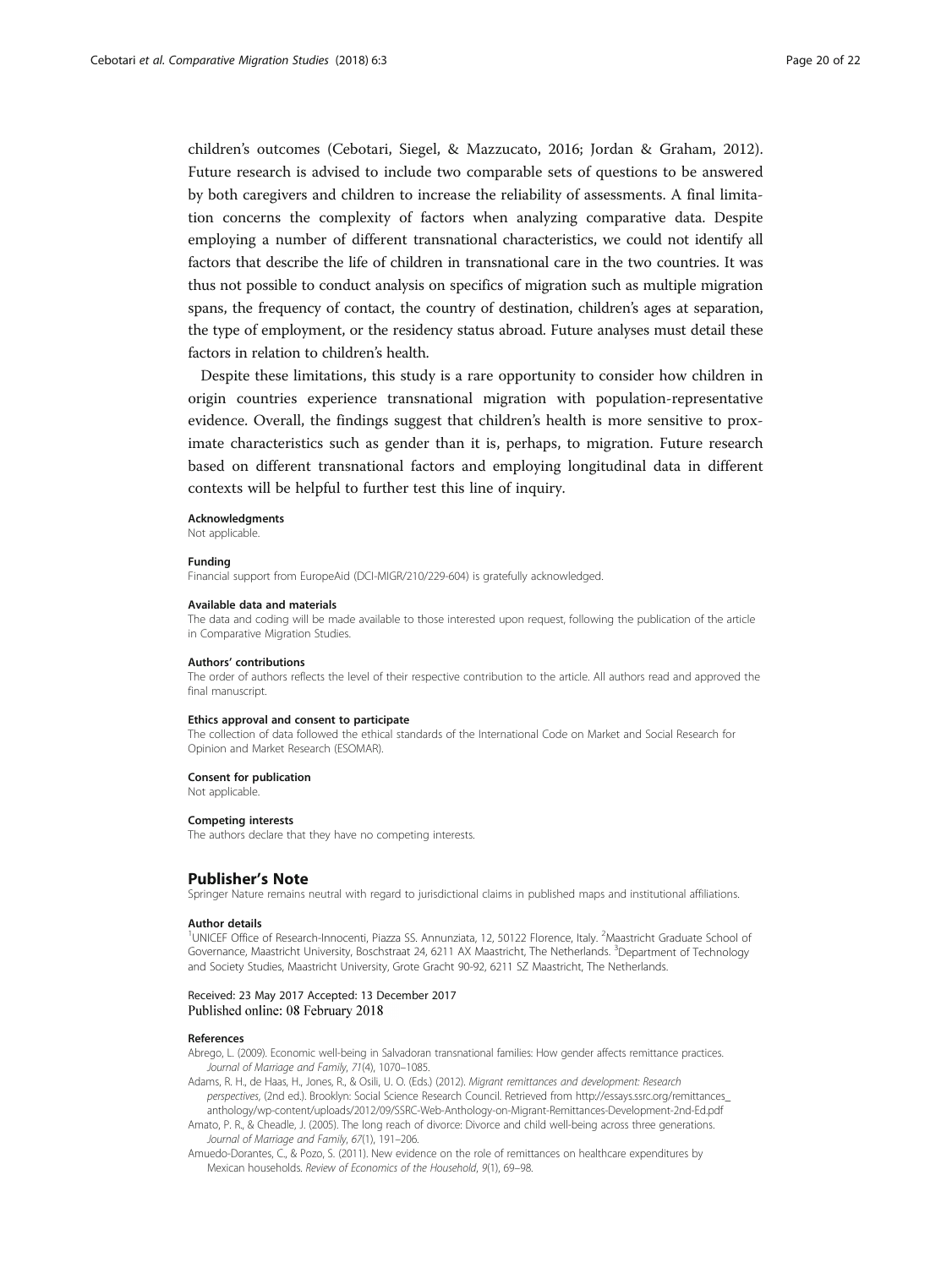<span id="page-20-0"></span>Antman, F. M. (2011). International migration and gender discrimination among children left behind. American Economic Review, 101(3), 645–649.

Asis, M. B. (2006). Living with migration: Experiences of children left-behind in the Philippines. Asian Population Studies. 2(1), 45–67.

- Badurashvili, I., & Nadareishvili, M. (2012). Social impact of emigration and rural–urban migration in central and Eastern Europe. Final Country report Georgia. European Commission: Social Affairs and Inclusion. Retrieved from [http://ec.](http://ec.europa.eu/social/BlobServlet?docId=8862&langId=fr) [europa.eu/social/BlobServlet?docId=8862&langId=fr](http://ec.europa.eu/social/BlobServlet?docId=8862&langId=fr)
- Carling, J., & Tønnessen, M. (2013). Fathers' whereabouts and children's welfare in Malawi. Development Southern Africa, 30(6), 724–741.

Cebotari, V., Mazzucato, V., & Appiah, E. (2017). A longitudinal analysis of well-being of Ghanaian children in transnational families. Child Development. [https://doi.org/10.1111/cdev.12879](http://dx.doi.org/10.1111/cdev.12879)

- Cebotari, V., Mazzucato, V., & Siegel, M. (2017). Child development and migrant transnationalism: The health of children who stay behind in Ghana and Nigeria. The Journal of Development Studies, 53(3), 444–459. [https://doi.org/10.1080/](http://dx.doi.org/10.1080/00220388.2016.1187723) [00220388.2016.1187723](http://dx.doi.org/10.1080/00220388.2016.1187723)
- Cebotari, V., Siegel, M., & Mazzucato, V. (2016). Migration and the education of children who stay behind in Moldova and Georgia. International Journal of Educational Development, 51, 96–107. [https://doi.org/10.1016/j.](http://dx.doi.org/10.1016/j.ijedudev.2016.09.002) [ijedudev.2016.09.002](http://dx.doi.org/10.1016/j.ijedudev.2016.09.002)
- Constable, N. (2003). A transnational perspective on divorce and marriage: Filipina wives and workers. Identities: Global Studies in Culture and Power, 10(2), 163–180.
- Corak, M. (2001). Death and divorce: The long-term consequences of parental loss on adolescents. Journal of Labor Economics, 19(3), 682–715.
- Cortés, R. (2007). Children and women left behind in labor sending countries: An appraisal of social risks. In Global Report on Migration and Children: Child Migration Research Network. Retrieved from [http://www.childmigration.net/](http://www.childmigration.net/files/Rosalia_Cortes_07.pdf) [files/Rosalia\\_Cortes\\_07.pdf](http://www.childmigration.net/files/Rosalia_Cortes_07.pdf)
- Donato, K. M., & Duncan, E. M. (2011). Migration, social networks, and child health in Mexican families. Journal of Marriage and Family, 73(4), 713–728.
- Dreby, J. (2010). Divided by borders: Mexican migrants and their children. Berkeley: University of California Press.
- Frank, R. (2005). International migration and infant health in Mexico. Journal of Immigrant Health, 7(1), 11–22.

Gao, Y., Li, L. P., Kim, J. H., Congdon, N., Lau, J., & Griffithss, S. (2010). The impact of parental migration on health status and health behaviours among left behind adolescent school children in China. BMC Public Health, 10(56). [https://](http://dx.doi.org/10.1186/1471-2458-10-56) [doi.org/10.1186/1471-2458-10-56](http://dx.doi.org/10.1186/1471-2458-10-56)

- Gerber, T., & Torosyan, K. (2013). Remittances in the republic of Georgia: Correlates, economic impact, and social capital formation. Demography, 50(4), 1279–1301.
- Idler, E. L., & Benyamini, Y. (1997). Self-rated health and mortality: A review of twenty-seven community studies. Journal of Health and Social Behavior, 38(1), 21–37.
- Jordan, L. P., & Graham, E. (2012). Resilience and well-being among children of migrant parents in South-East Asia. Child Development, 83(5), 1672–1688.
- Kanaiaupuni, S. M., & Donato, K. M. (1999). Migradollars and mortality: The effects of migration on infant survival in Mexico. Demography, 36(3), 339–353.
- Kulu, H., & González-Ferrer, A. (2014). Family dynamics among immigrants and their descendants in Europe: Current research and opportunities. European Journal of Population, 30(4), 411–435. [https://doi.org/10.1007/](http://dx.doi.org/10.1007/s10680-014-9322-0) [s10680-014-9322-0](http://dx.doi.org/10.1007/s10680-014-9322-0)
- Labadze, L., & Tukhashvili, M. (2013). Costs and benefits of labour mobility between the EU and the eastern partnership partner countries. In Country report Georgia: Center for Social and Economic Research.
- Lindstrom, D. P., & Muñoz-Franco, E. (2006). Migration and maternal health services utilization in rural Guatemala. Social Science and Medicine, 63(3), 706–721.

Mazzucato, V., & Cebotari, V. (2017). Psychological well-being of Ghanaian children in transnational families. Population Space and Place, 23(3). [https://doi.org/10.1002/psp.2004](http://dx.doi.org/10.1002/psp.2004)

Nobles, J. (2011). Parenting from abroad: Migration, nonresident father involvement, and children's education in Mexico. Journal of Marriage and Family, 73(4), 729–746.

Parreñas, R. S. (2005). Children of global migration: Transnational families and gendered woes. Stanford: Stanford University Press.

- Pribilsky, J. (2004). Conjugal relations, co-parenting, and family life among Ecuadorian transnational migrants in new York City and the Ecuadorian Andes. Global Networks, 4(3), 313–334.
- Robila, M. (2012). The impact of migration on children's psychological and academic functioning in the Republic of Moldova. International Migration, 52(3), 221–235.

Rukhadze, T. (2013). An overview of the health care system in Georgia: Expert recommendations in the context of predictive, preventive and personalised medicine. The EPMA Journal, 4(1), 1–13.

Schmalzbauer, L. (2004). Searching for wages and mothering from afar: The case of Honduran transnational families. Journal of Marriage and Family, 66(5), 1317–1331.

Stillman, S., & McKenzie, D. (2012). The impact of immigration on child health: Experimental evidence from a migration lottery program. Economic Inquiry, 50(1), 62-81.

Suárez-Orozco, C., Todorova, I., & Louie, J. (2002). Making up for lost time: The experience of separation and reunification among immigrant families. Family Process, 41(4), 625–643.

- Svintradze, I., & Ubiria, G. (2007). How poverty separates families: Impact of international labour migration on families and children in Georgia Tbilisi. Caucasus Research Resource Centre (CRRC): Georgia.
- Tchaidze, R., & Torosyan, K. (2010). Development on the Move: Measuring and Optimising Migration's Economic and Social Impacts. New Delhi: Global Development Network and London: Institute for Public Policy Research. Retrieved from <http://www.un.org/en/development/desa/population/events/pdf/9/ippr-gdn.pdf>
- UNICEF (2008). The impacts of migration on children in Moldova. (Division of Policy and Practice Working Paper). Retrieved from [http://www.unicef.org/The\\_Impacts\\_of\\_Migration\\_on\\_Children\\_in\\_Moldova%281%29.pdf](http://www.unicef.org/The_Impacts_of_Migration_on_Children_in_Moldova%281%29.pdf)